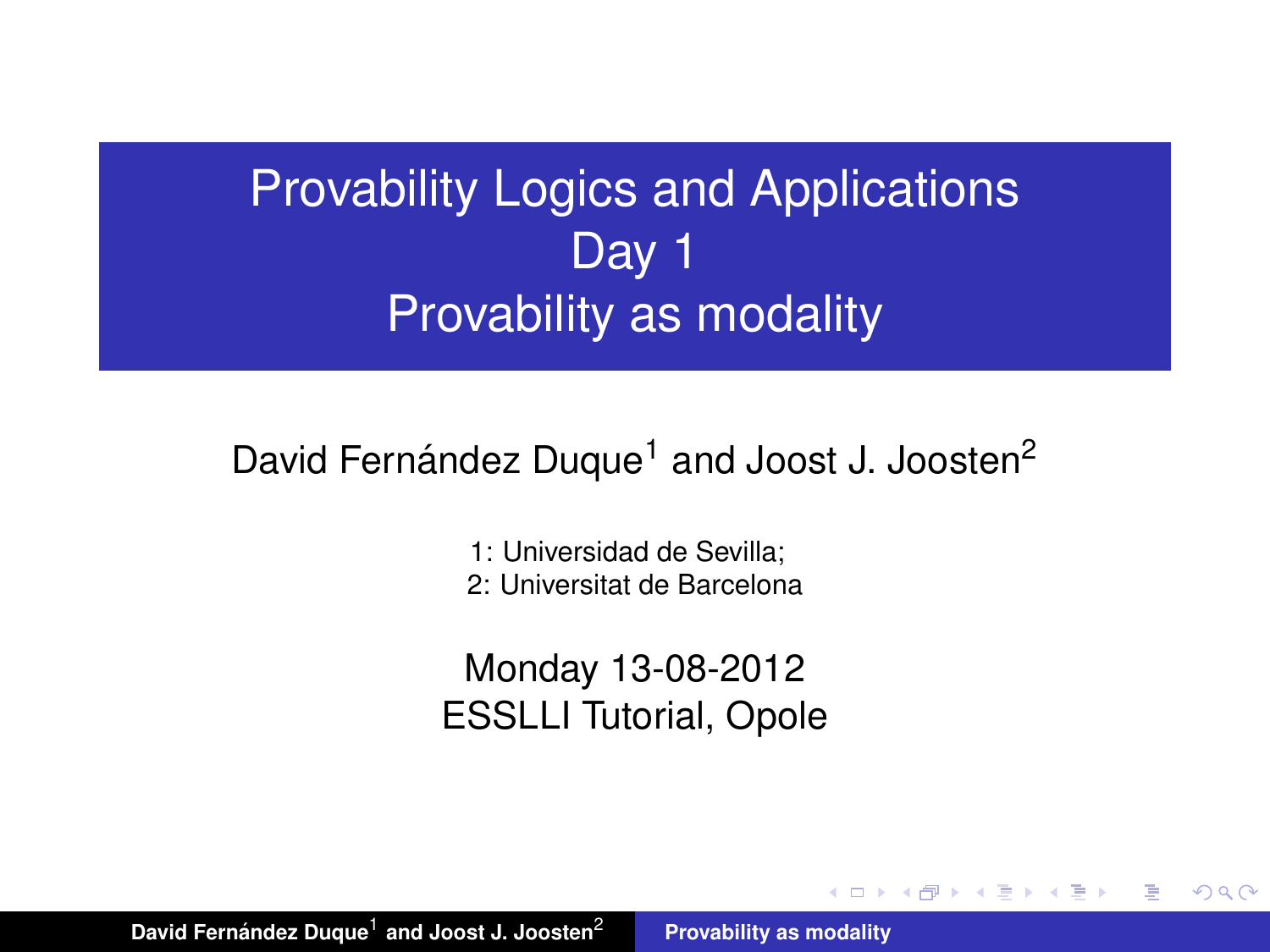Idea: Given a formal theory *T* over a language *L*, we interpret  $\square \phi$  as

"φ is provable in *T*".

In symbols we write  $T \vdash \phi$ .

This interpretation of modal logic was first suggested by Kurt Gödel <sub>i</sub>

It can be used to reason about Gödel's famous incompleteness theorems.

す 御 メ イ 重 メ イ 重 メー

重  $2Q$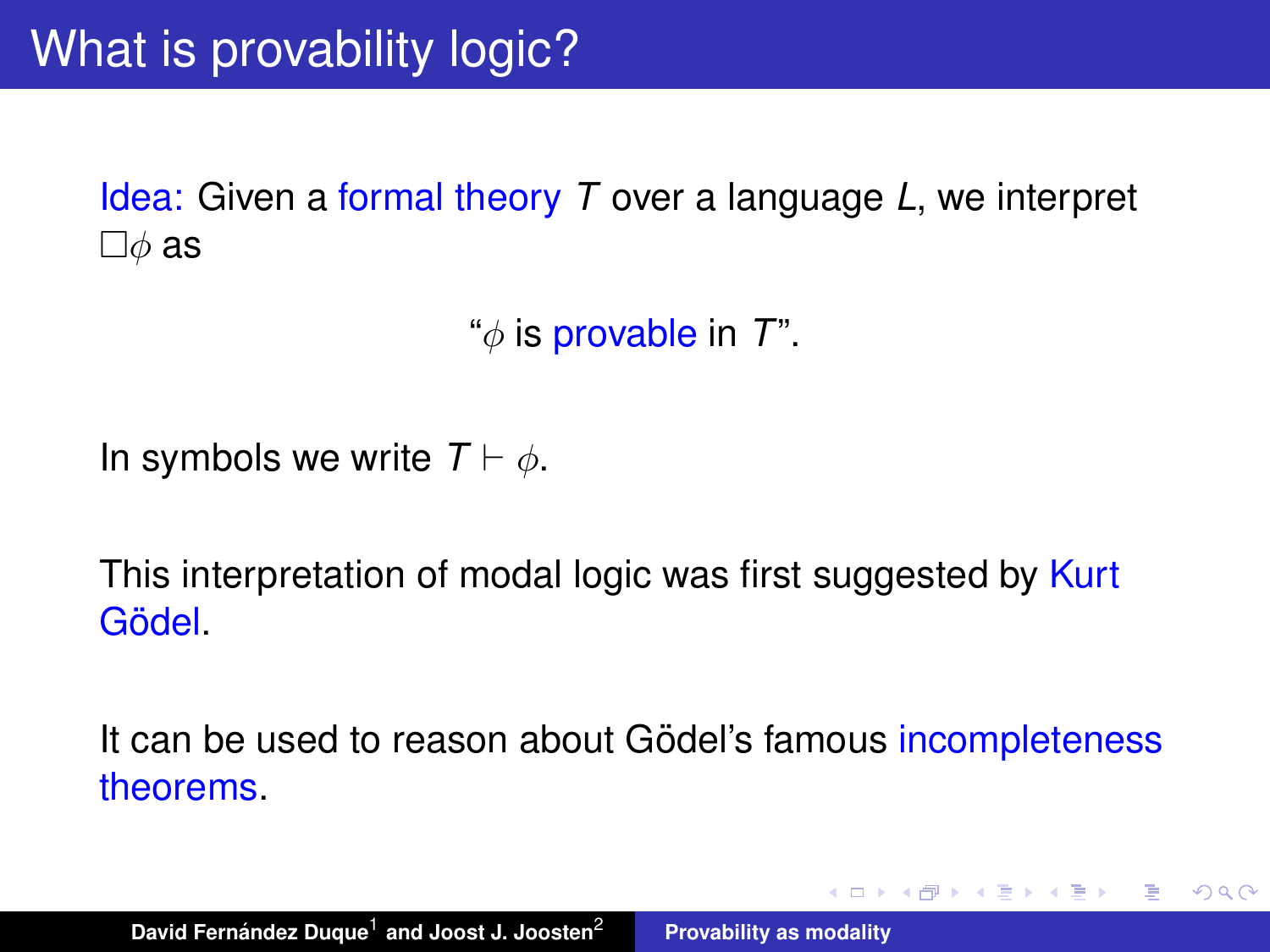Gödel suggests that provability may be seen as an interpretation of modal logic:  $\square \phi \equiv \phi$  is provable"



 $299$ 

重

 $\overline{AB}$   $\rightarrow$   $\overline{AB}$   $\rightarrow$   $\overline{AB}$   $\rightarrow$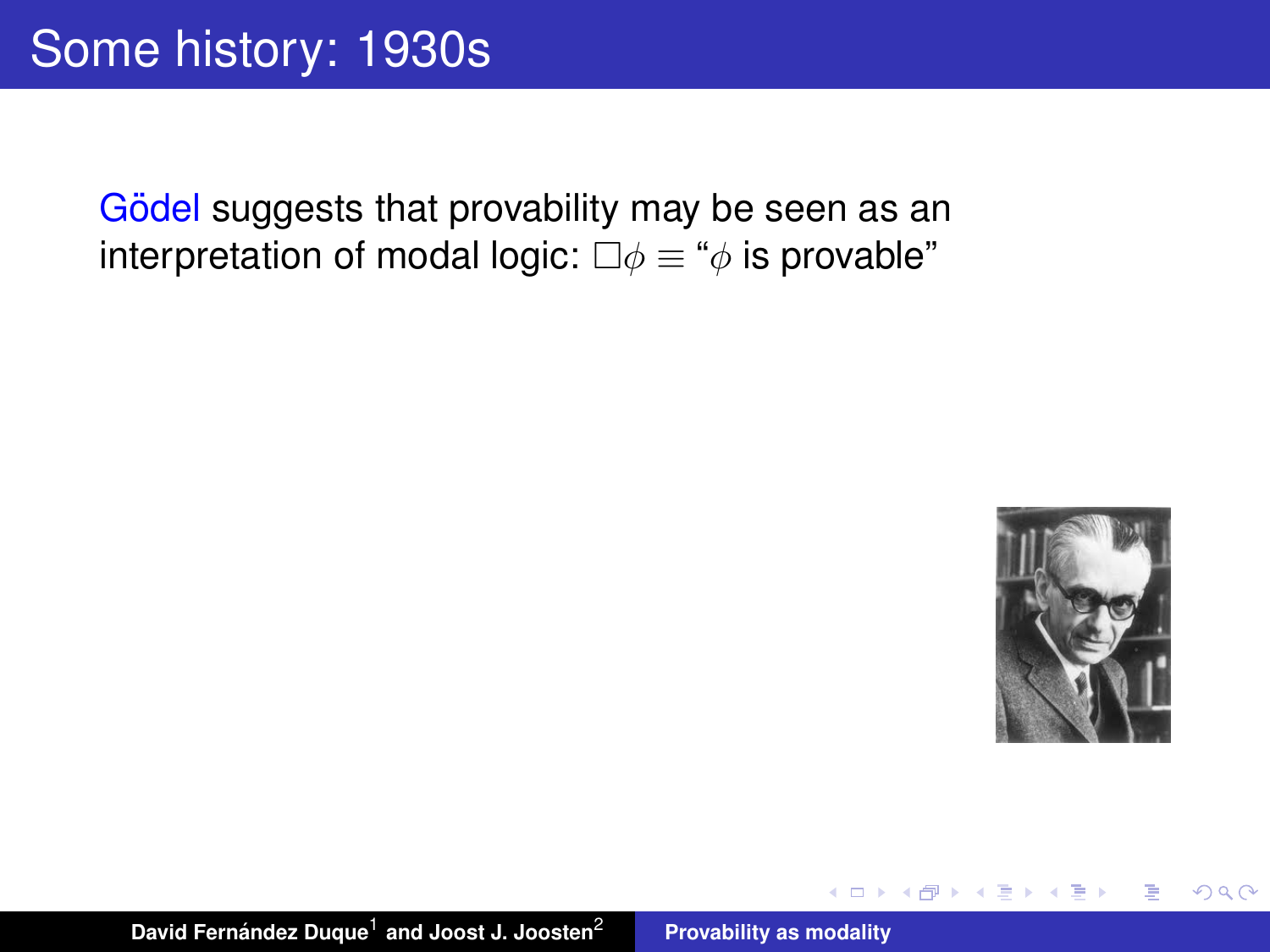Gödel suggests that provability may be seen as an interpretation of modal logic:  $\square \phi \equiv \phi$  is provable"

 $\blacktriangleright \vdash \phi \leftrightarrow \neg \Box \phi$ : Liar paradox



 $299$ 

Þ

 $\overline{AB}$   $\rightarrow$   $\overline{AB}$   $\rightarrow$   $\overline{AB}$   $\rightarrow$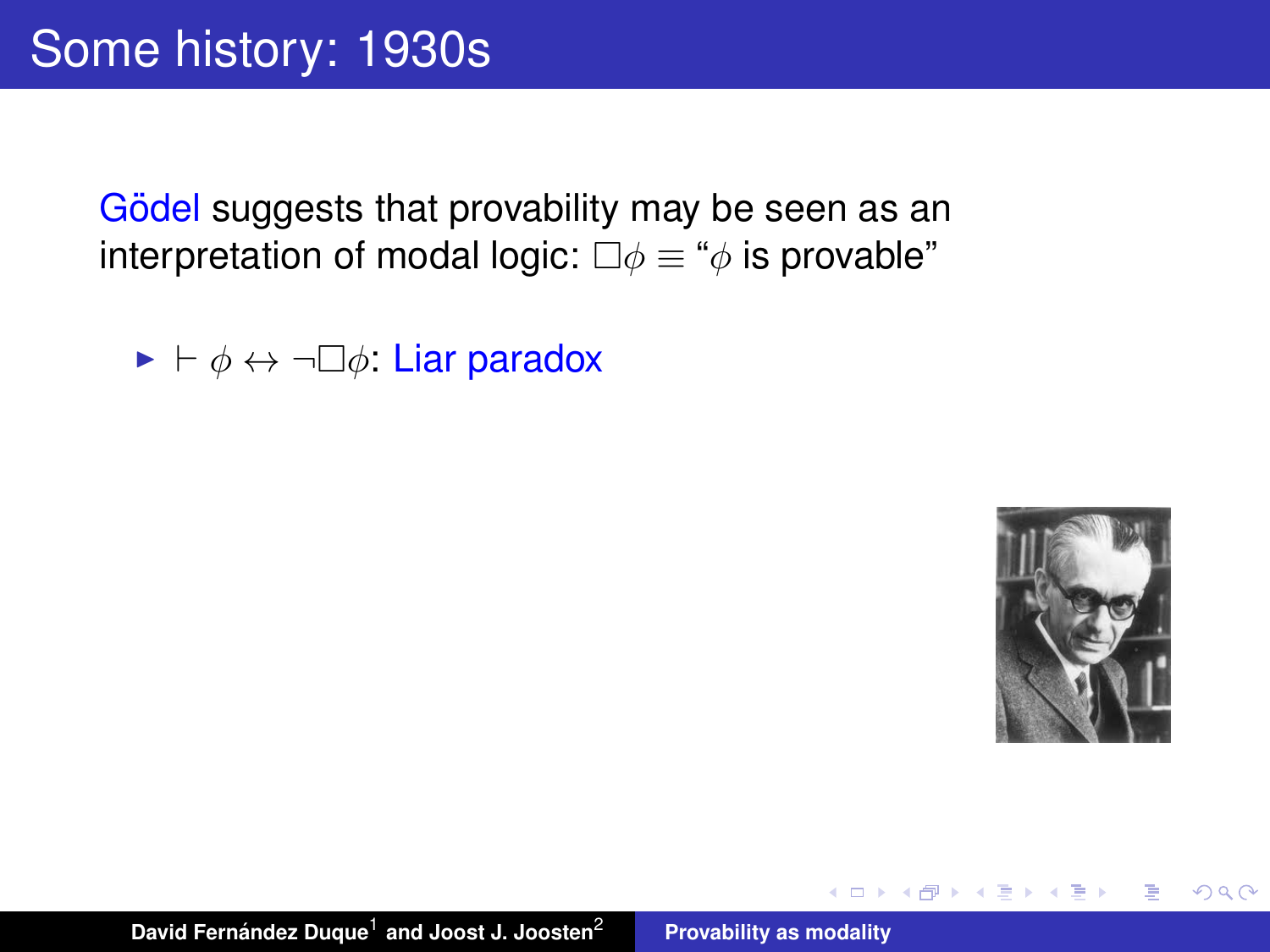Gödel suggests that provability may be seen as an interpretation of modal logic:  $\square \phi \equiv \phi$  is provable"

- $\blacktriangleright \vdash \phi \leftrightarrow \neg \Box \phi$ : Liar paradox
- ►  $\Diamond$ T  $\rightarrow$   $\Diamond$  $\Box$  Second incompleteness theorem



Þ  $2Q$ 

 $\overline{AB}$   $\rightarrow$   $\overline{AB}$   $\rightarrow$   $\overline{AB}$   $\rightarrow$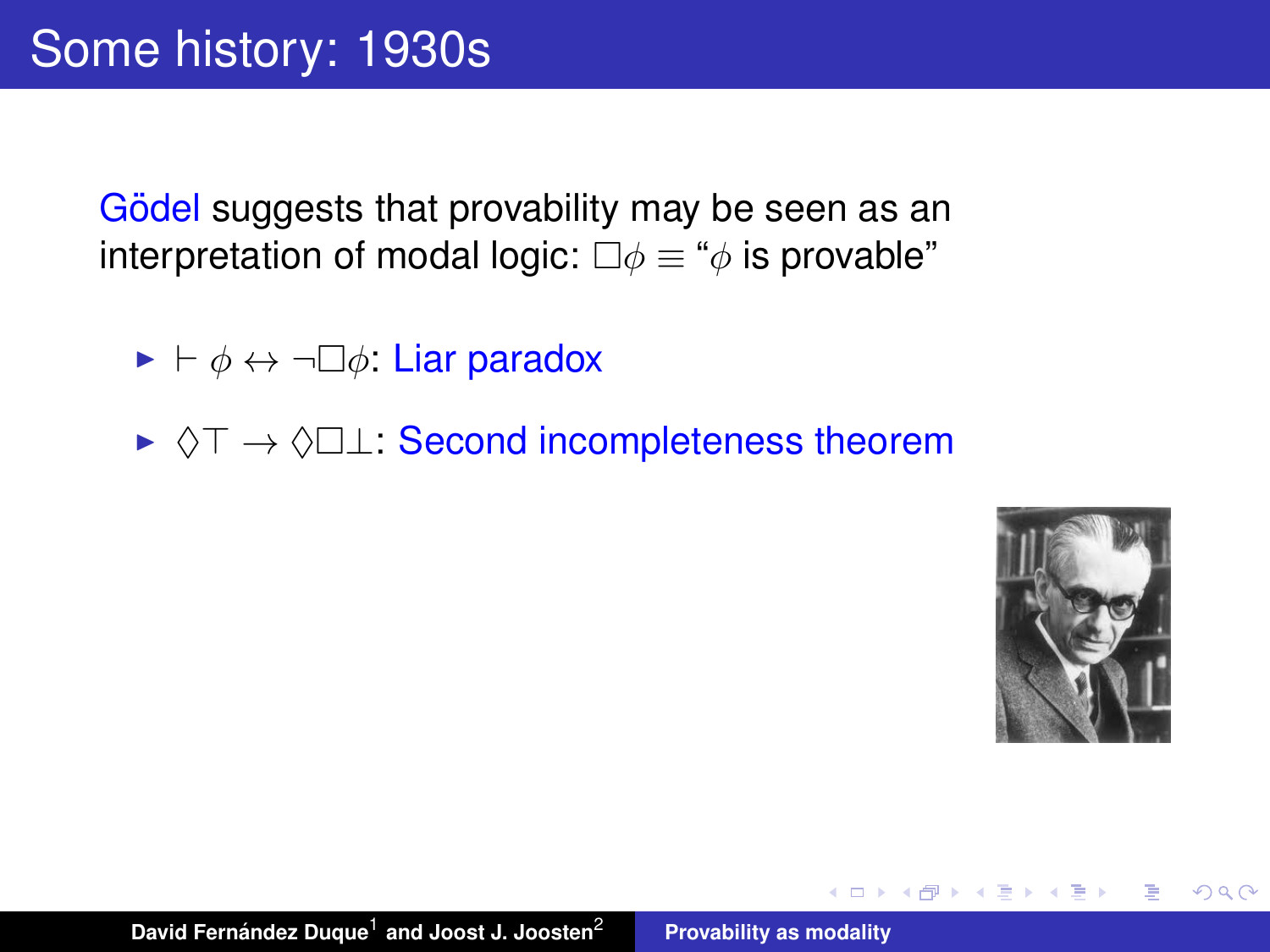Henkin asks, "What can we say about formulas that assert their own provability"?

Truth-teller paradox:  $\phi \leftrightarrow \Box \phi$ 

K 御 と K 唐 と K 唐 と

 $299$ 

重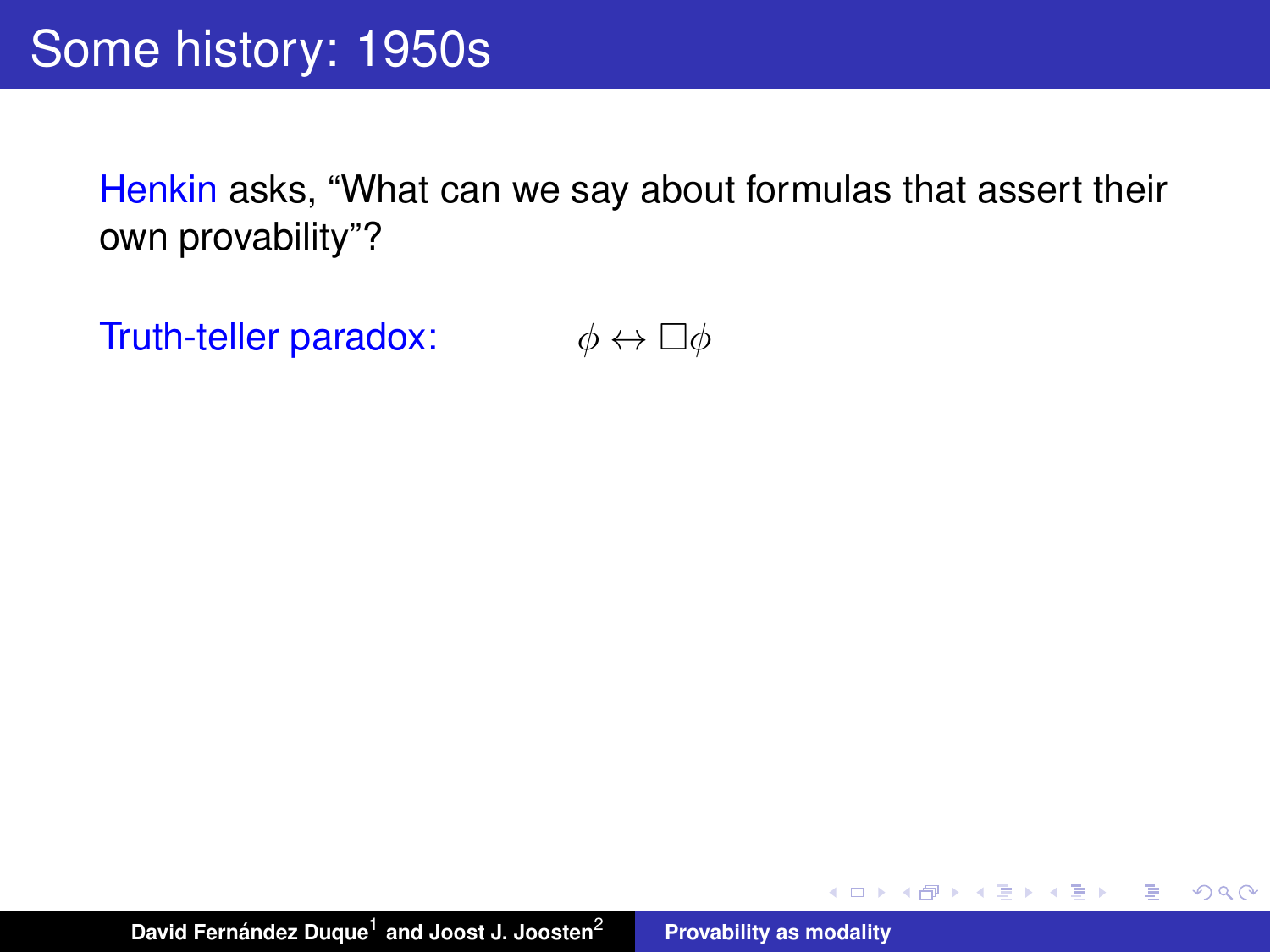Henkin asks, "What can we say about formulas that assert their own provability"?

Truth-teller paradox:  $\phi \leftrightarrow \Box \phi$ 

Löb answers Henkin's question (they are themselves derivable) and gives basic modal-like axioms for a provability predicate

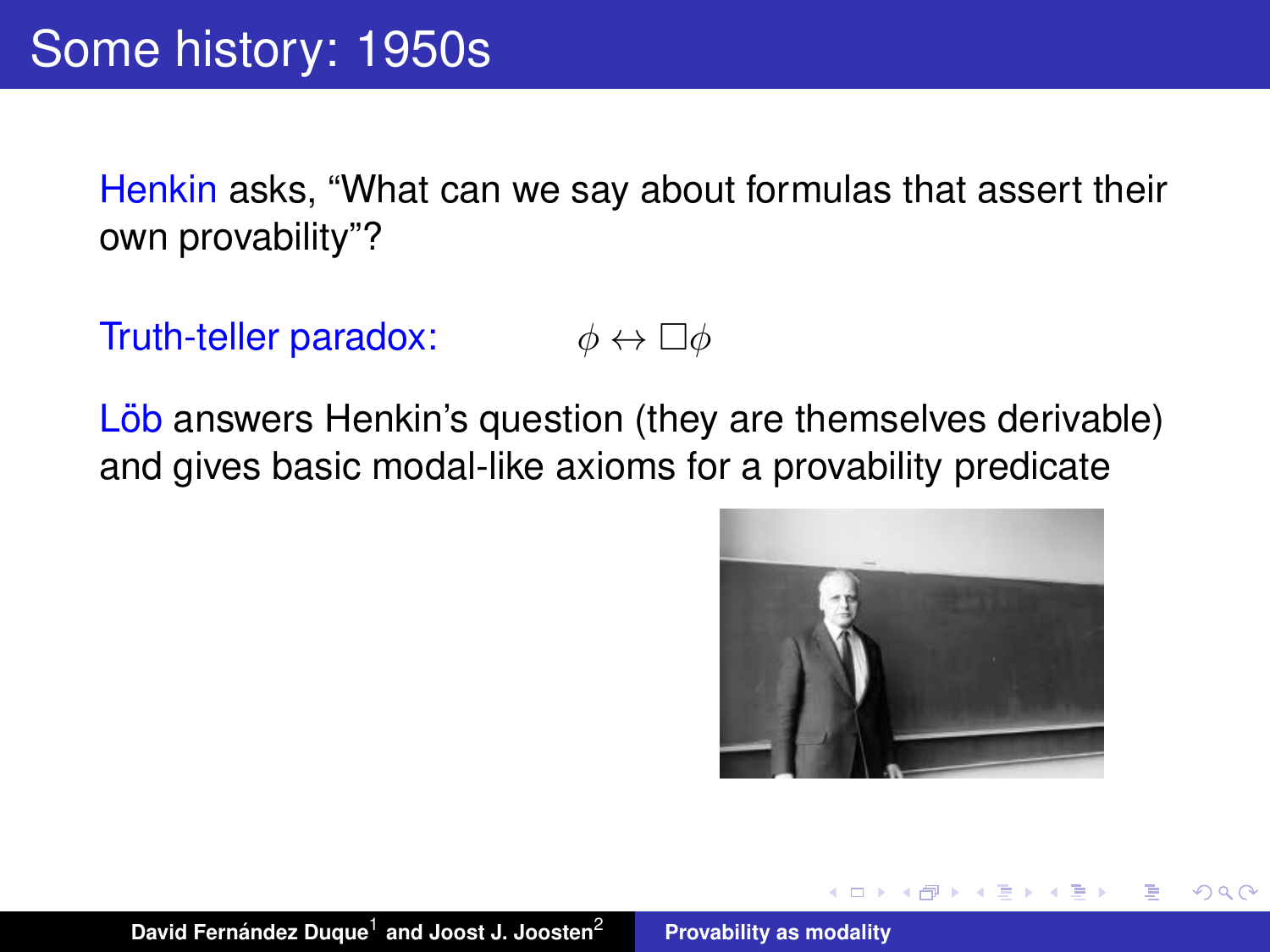Henkin asks, "What can we say about formulas that assert their own provability"?

Truth-teller paradox:  $\phi \leftrightarrow \Box \phi$ 

Löb answers Henkin's question (they are themselves derivable) and gives basic modal-like axioms for a provability predicate



$$
\text{L\"ob's rule: } \frac{\Box \phi \to \phi}{\phi}
$$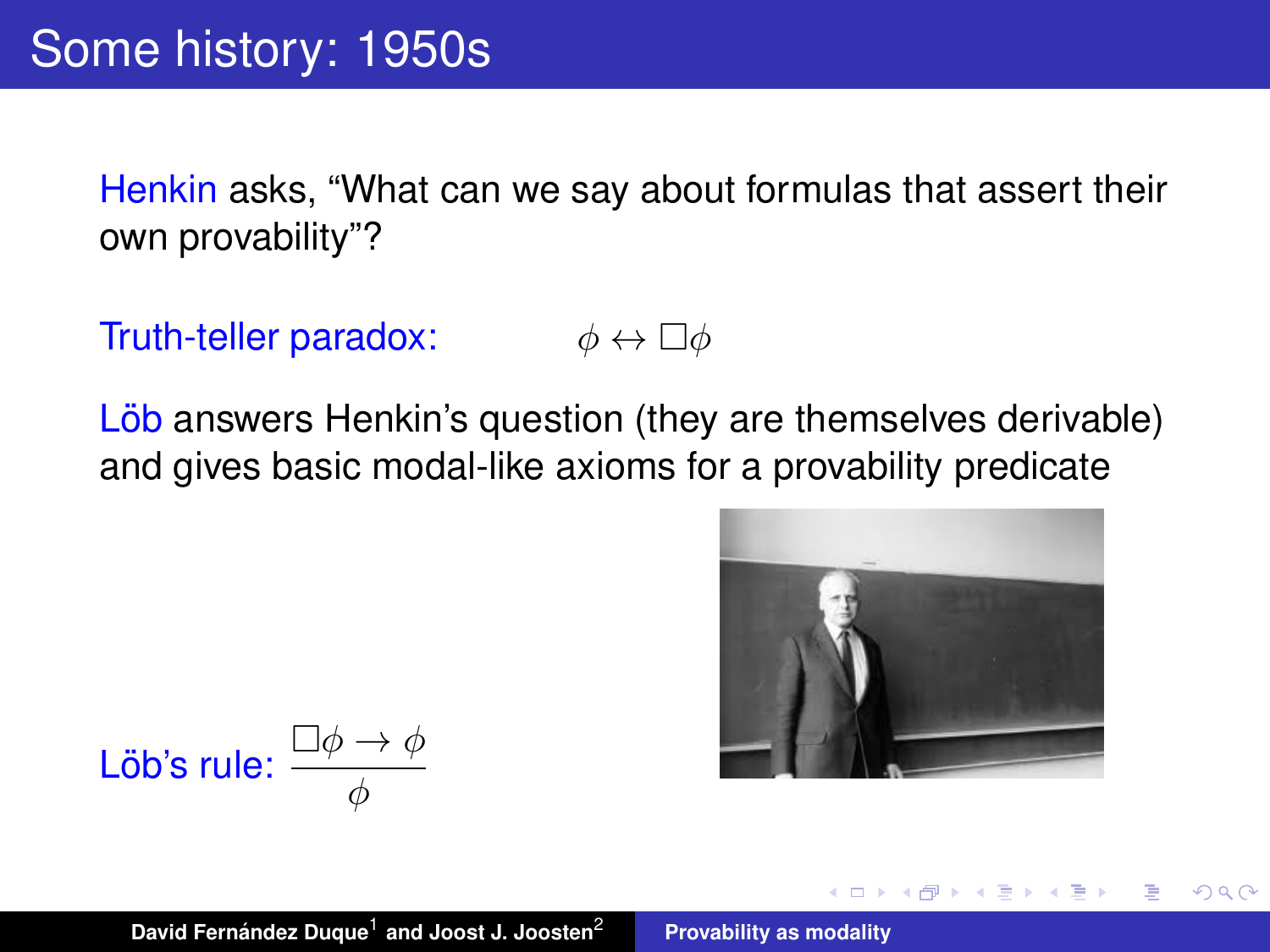(御) (言) (言)

重

 $299$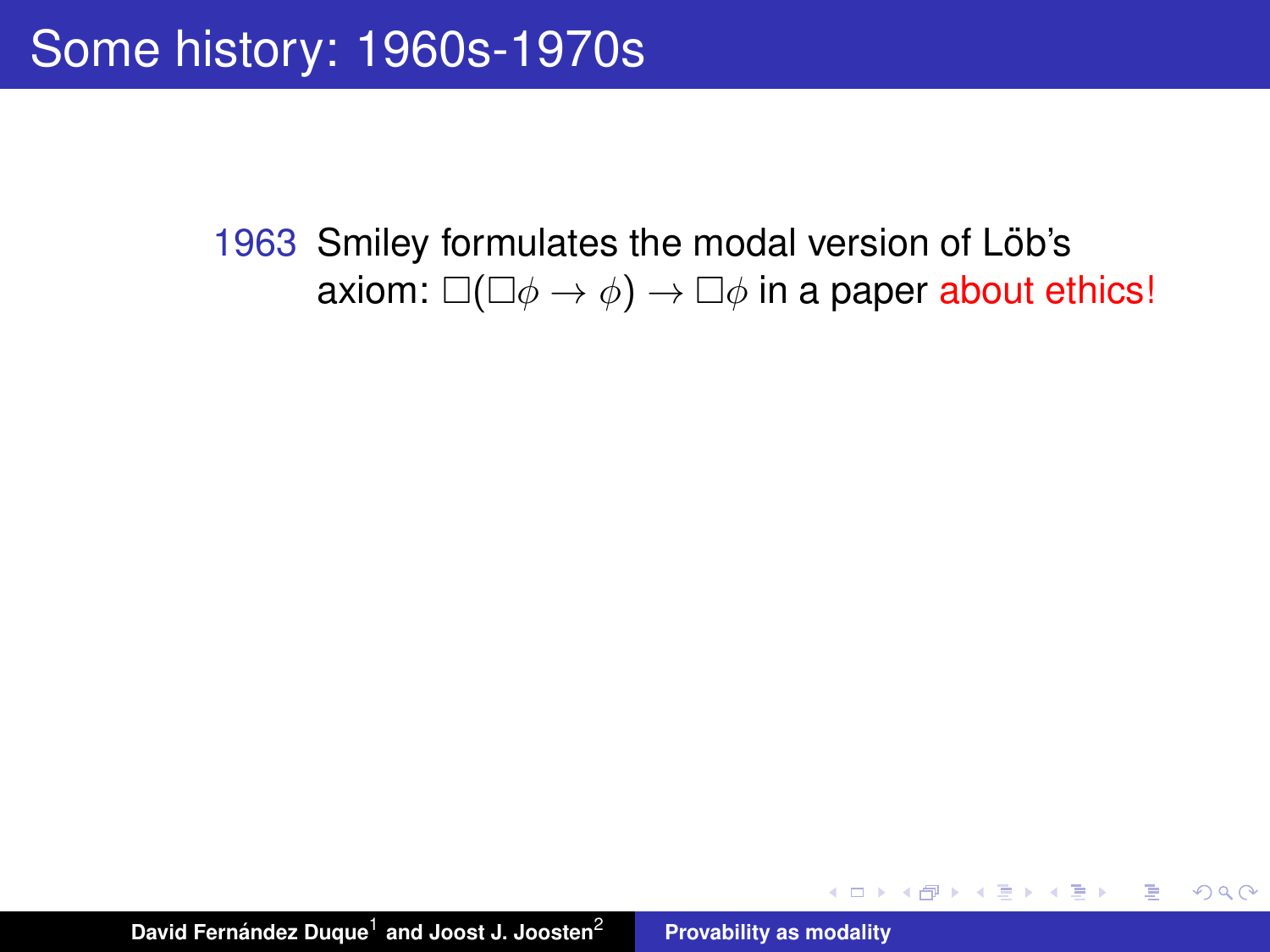(御) (ぼ) (語)

重  $2Q$ 

1971 Segerberg proves Kripke completeness.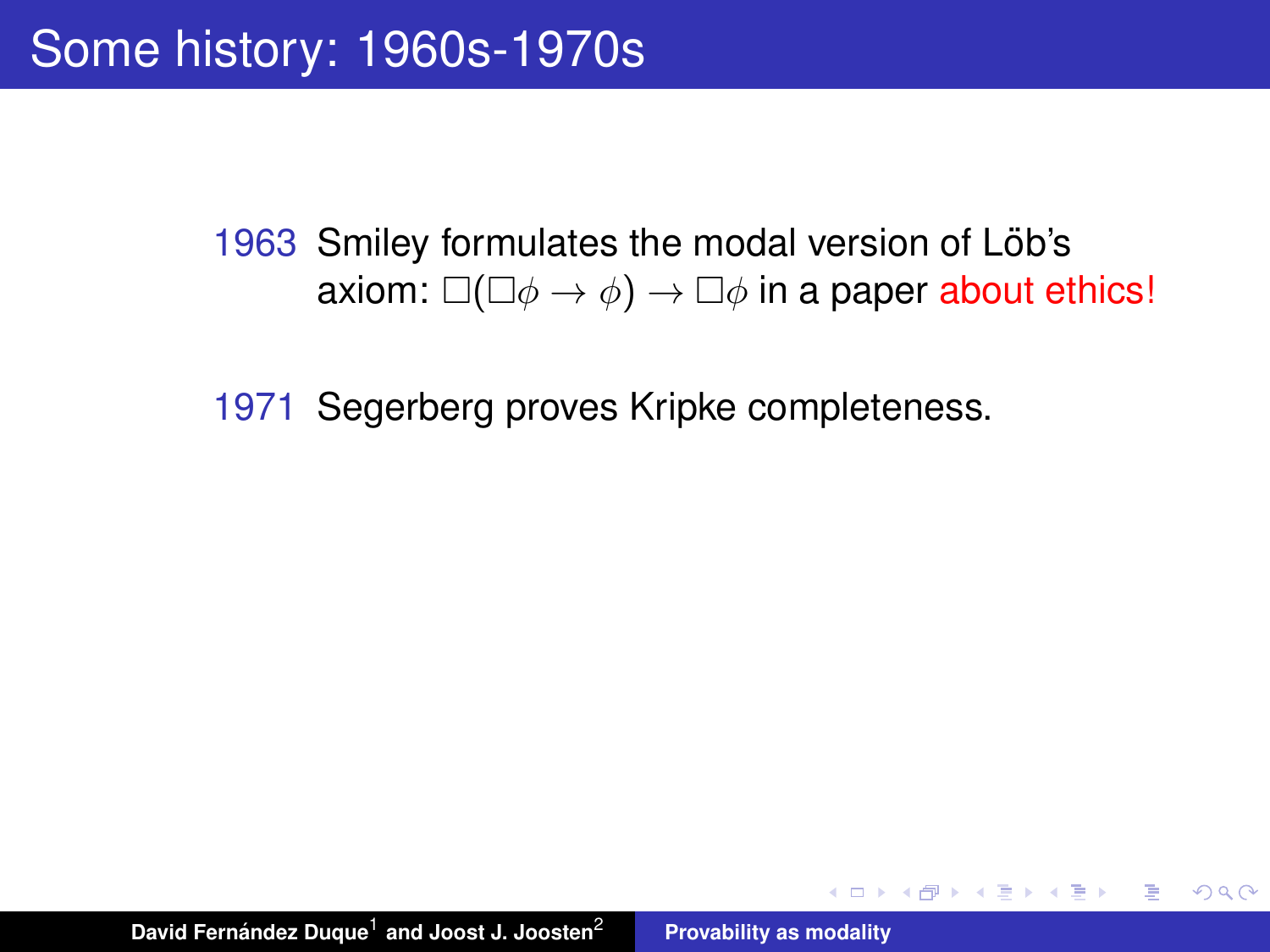1971 Segerberg proves Kripke completeness.

1975 De Jongh and Sambin proved the fixpoint theorem:

(御) メミンメミン

÷.  $2Q$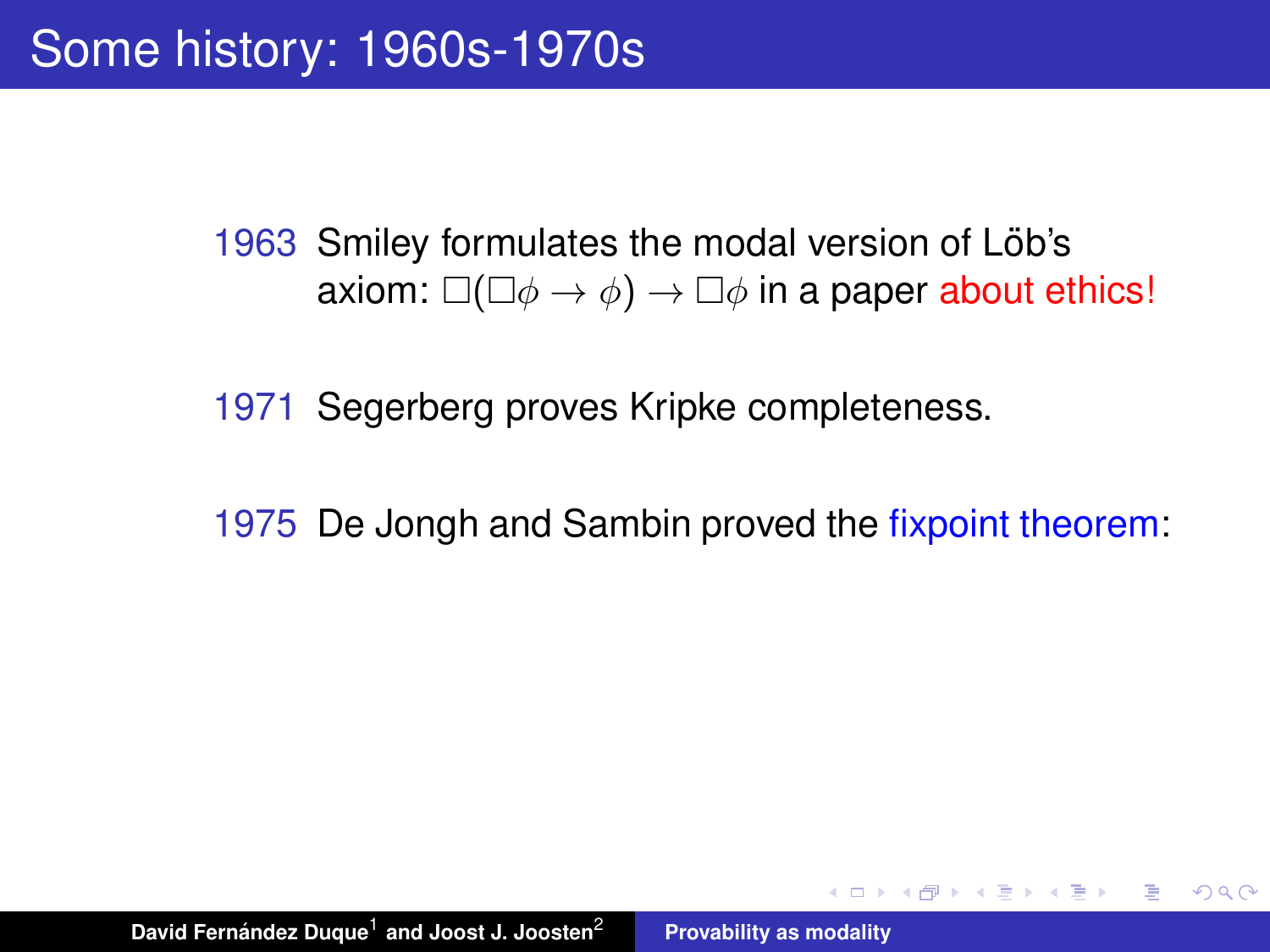1971 Segerberg proves Kripke completeness.

1975 De Jongh and Sambin proved the fixpoint theorem: If *p* appears only "boxed" in  $\psi(\rho)$  then

$$
\exists \phi \mathsf{GL} \vdash \phi \leftrightarrow \psi(\phi)
$$

◆ 御 \* \* 唐 \* \* 唐 \* …

 $\equiv$  990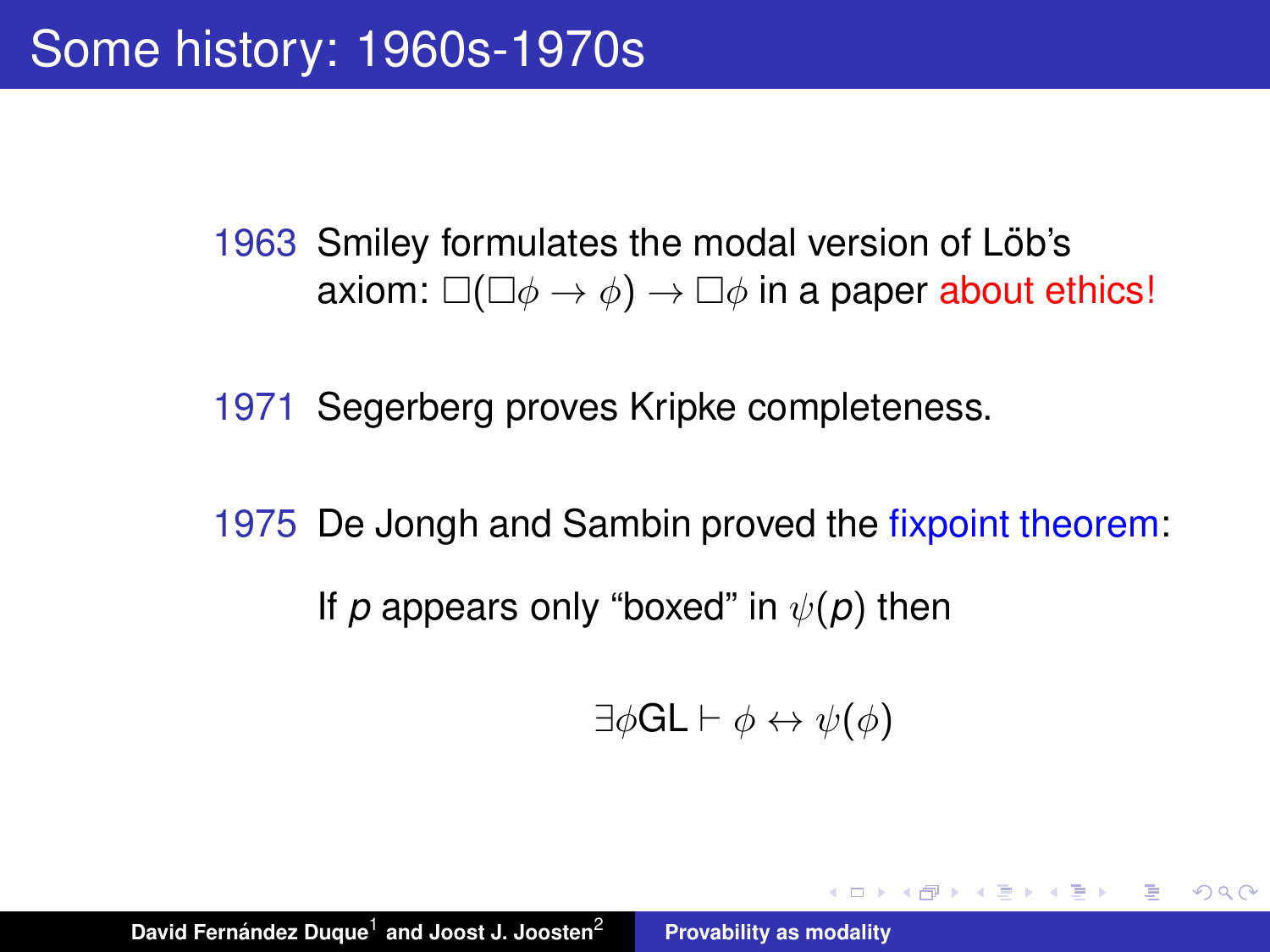## Some history: The arithmetical completeness theorem

Kripke completeness is useful, but is provability logic complete for its intended interpretation?

 $\Box \phi \mapsto \text{``PA} \vdash \phi$ "

( 御 ) ( 君 ) ( 君 )

É

 $QQ$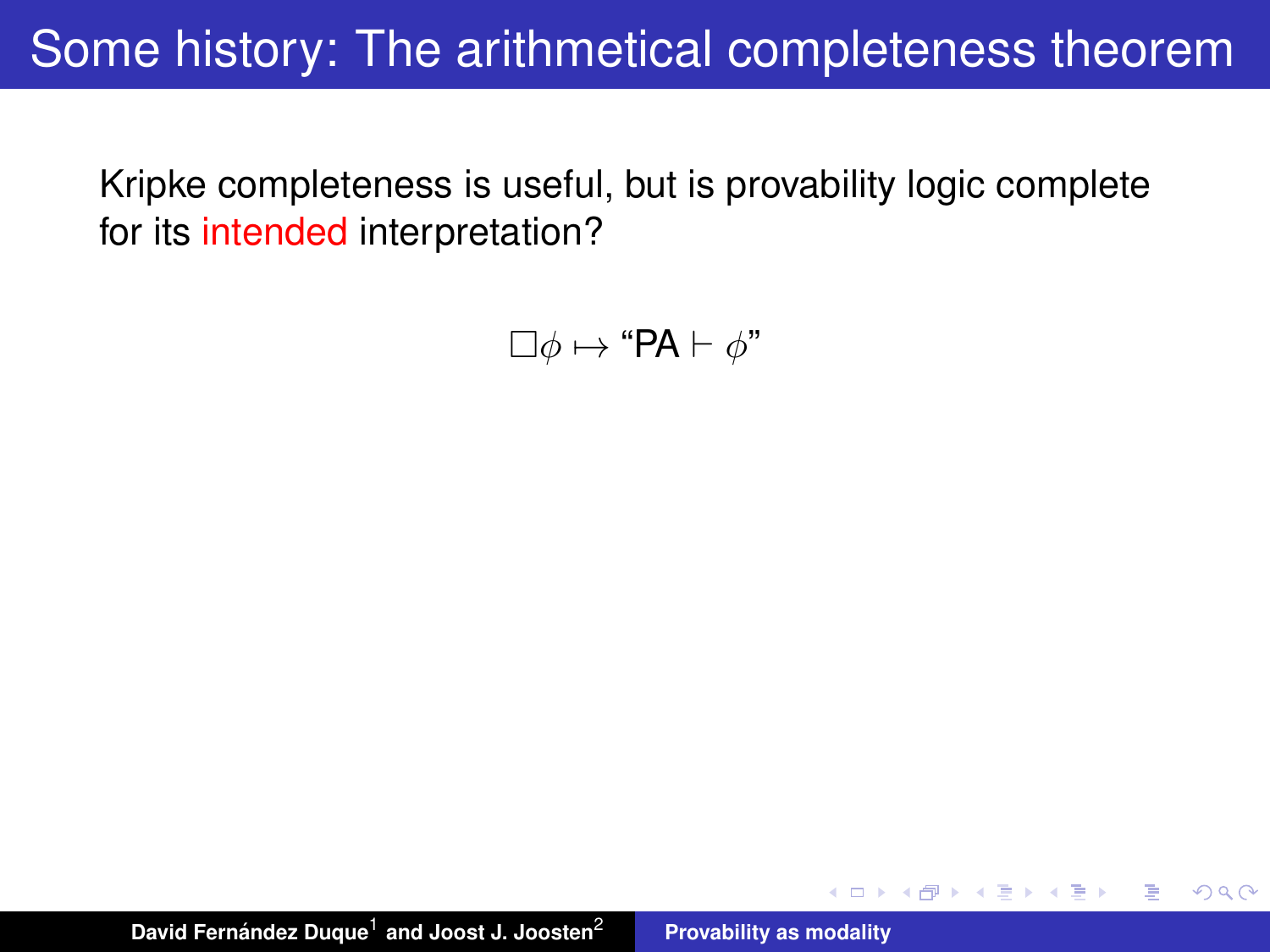Some history: The arithmetical completeness theorem

Kripke completeness is useful, but is provability logic complete for its intended interpretation?

 $\Box \phi \mapsto \text{``PA} \vdash \phi$ "

In 1976, Solovay proves completeness for the arithmetical interpretation of provability logic.

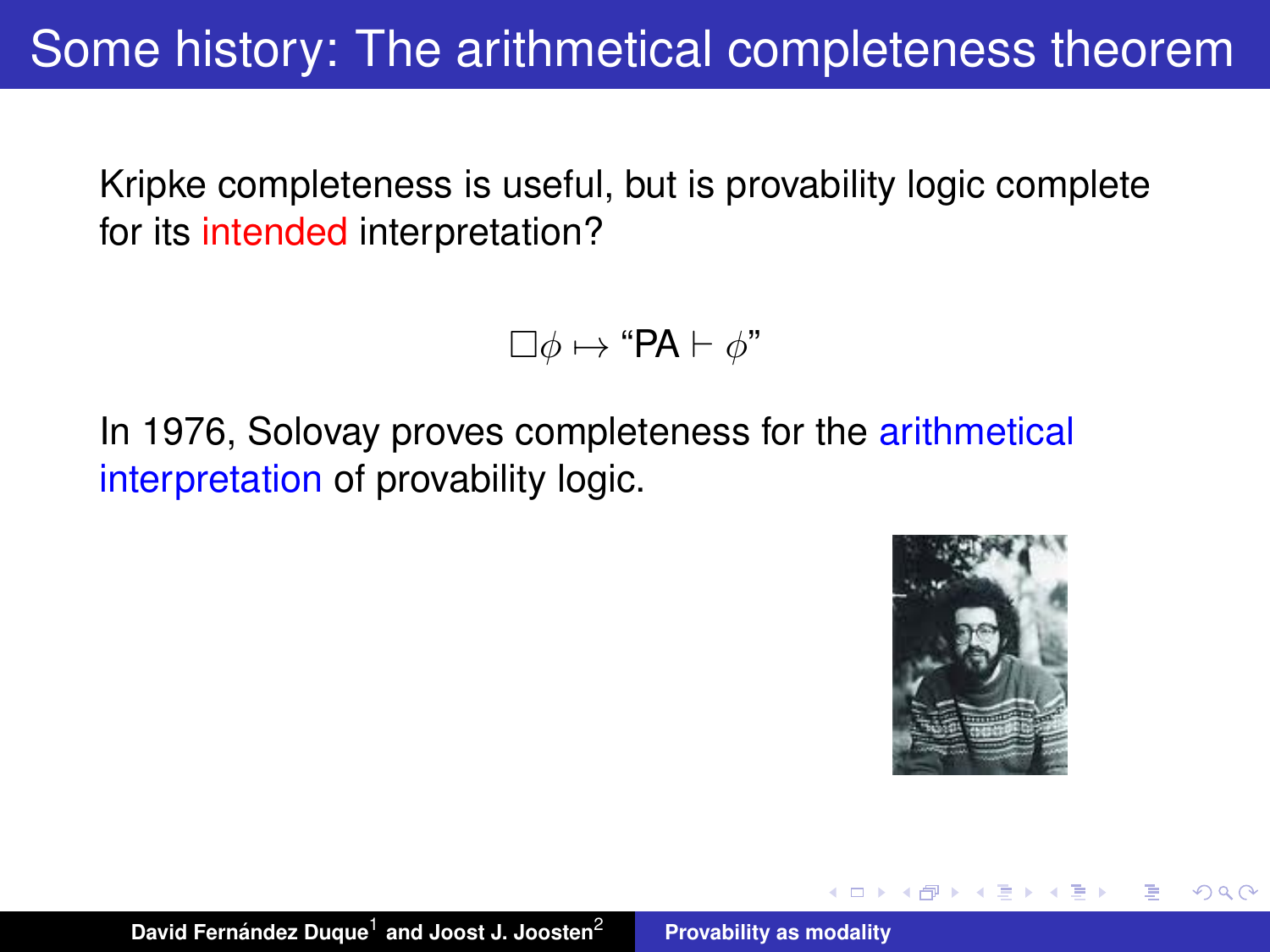Some history: The arithmetical completeness theorem

Kripke completeness is useful, but is provability logic complete for its intended interpretation?

$$
\Box \phi \mapsto \text{``PA} \vdash \phi\text{''}
$$

In 1976, Solovay proves completeness for the arithmetical interpretation of provability logic.



 $\Omega$ 

$$
GL \vdash \phi \Leftrightarrow \forall f(\mathbb{N} \models f(\phi))
$$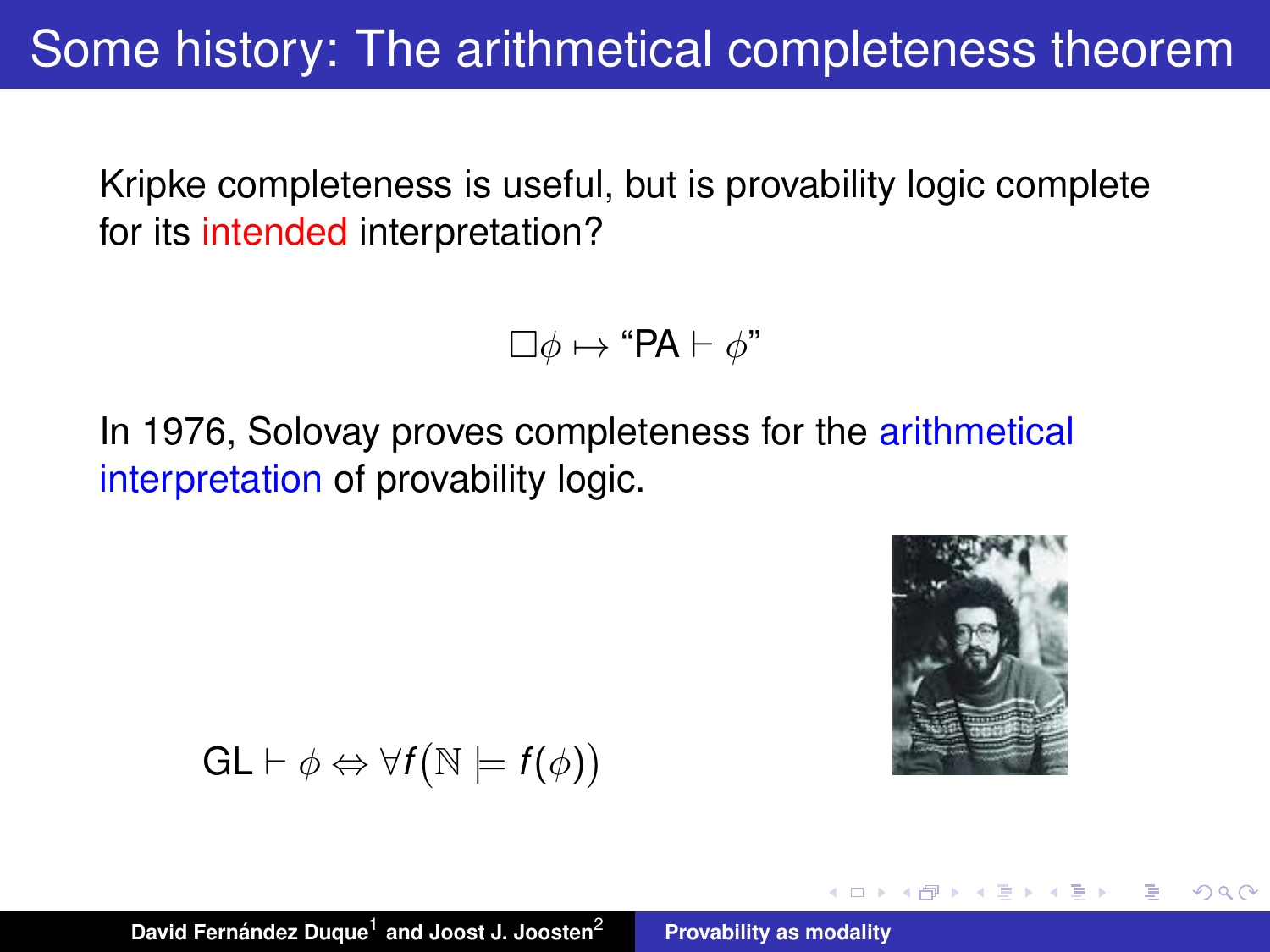イロメ イ部メ イヨメ イヨメー

重

 $298$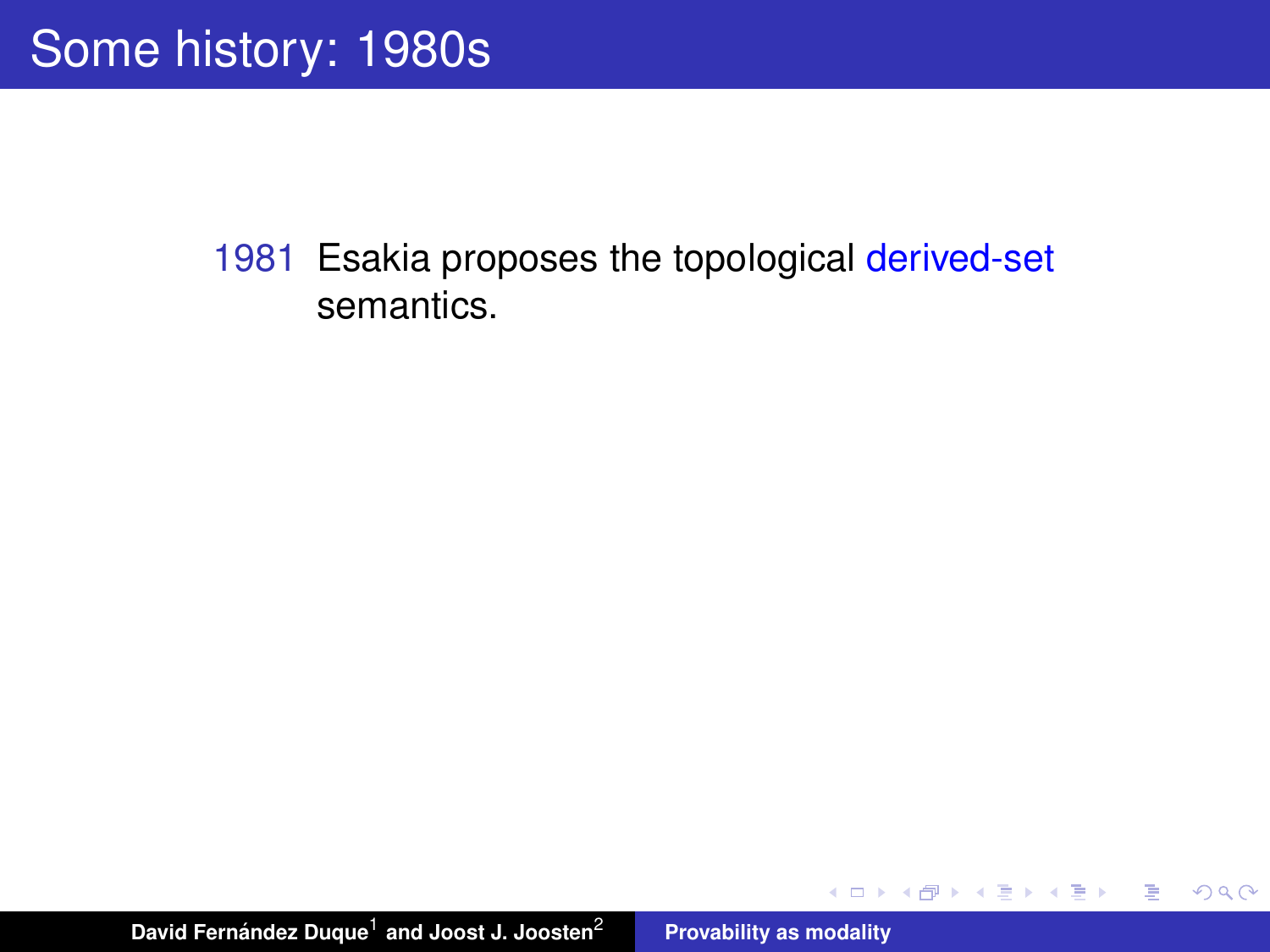1985 Abashide shows that GL is complete for its topological interpretation on any ordinal  $\geq \omega^\omega$ 

 $\overline{AB}$   $\rightarrow$   $\overline{AB}$   $\rightarrow$   $\overline{AB}$   $\rightarrow$ 

 $299$ 

重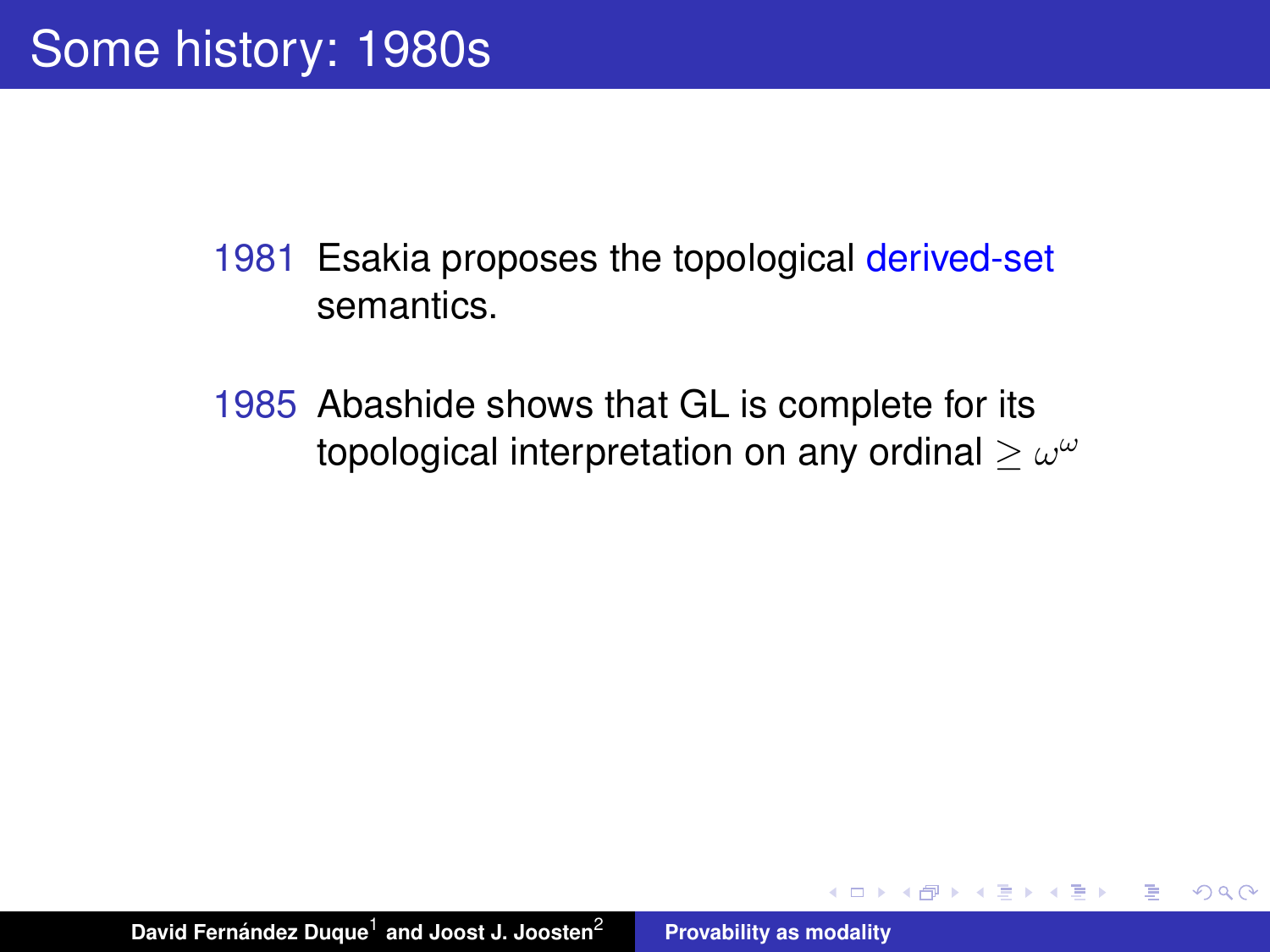- 1985 Abashide shows that GL is complete for its topological interpretation on any ordinal  $\geq \omega^\omega$
- 1986 Japaridze proposes a polymodal version of provability logic.

K 御 と K 唐 と K 唐 と

Þ

 $298$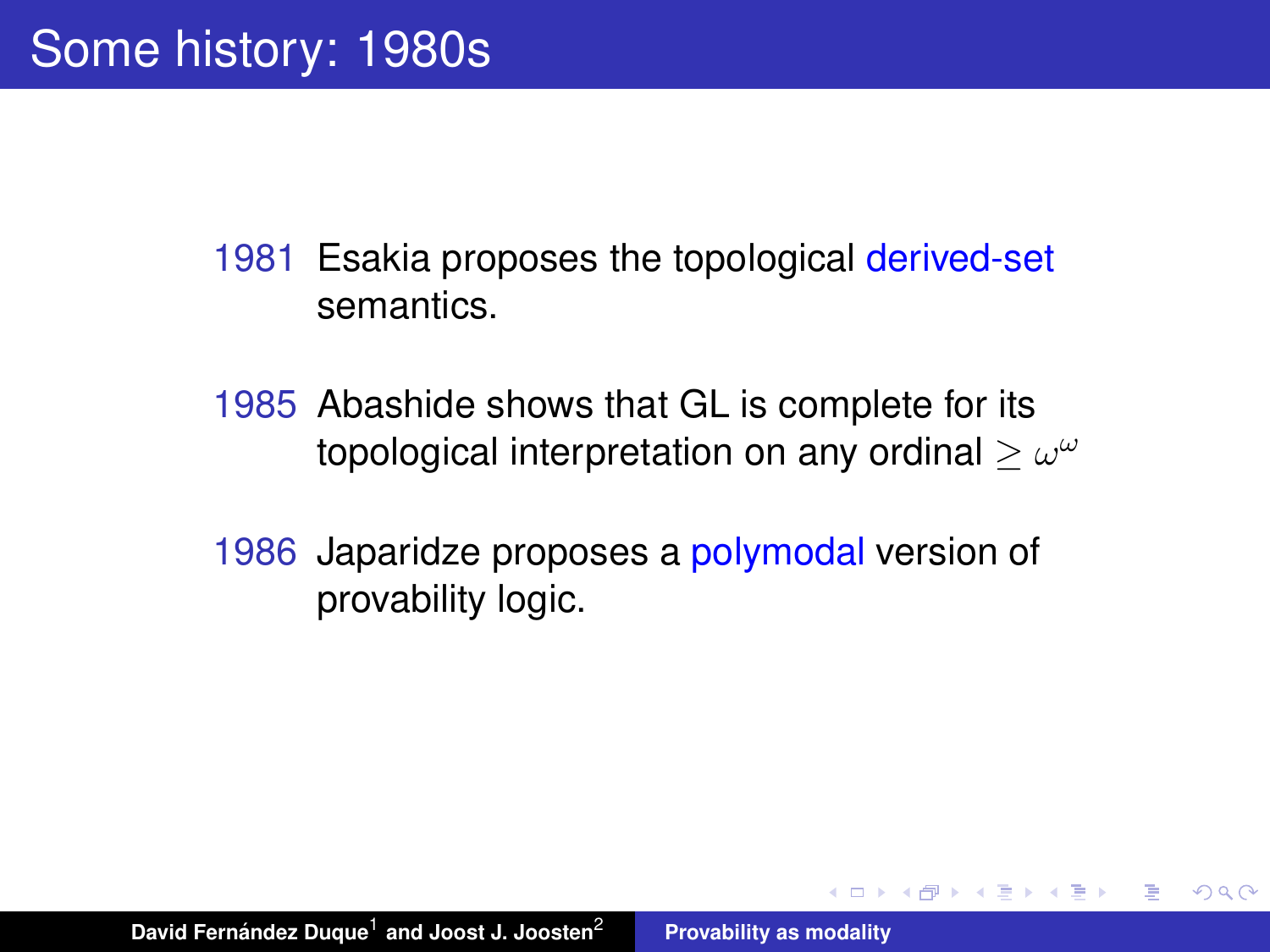- 1985 Abashide shows that GL is complete for its topological interpretation on any ordinal  $\geq \omega^\omega$
- 1986 Japaridze proposes a polymodal version of provability logic.

K 御 と K 唐 と K 唐 と

Þ  $2Q$ 

No Kripke models!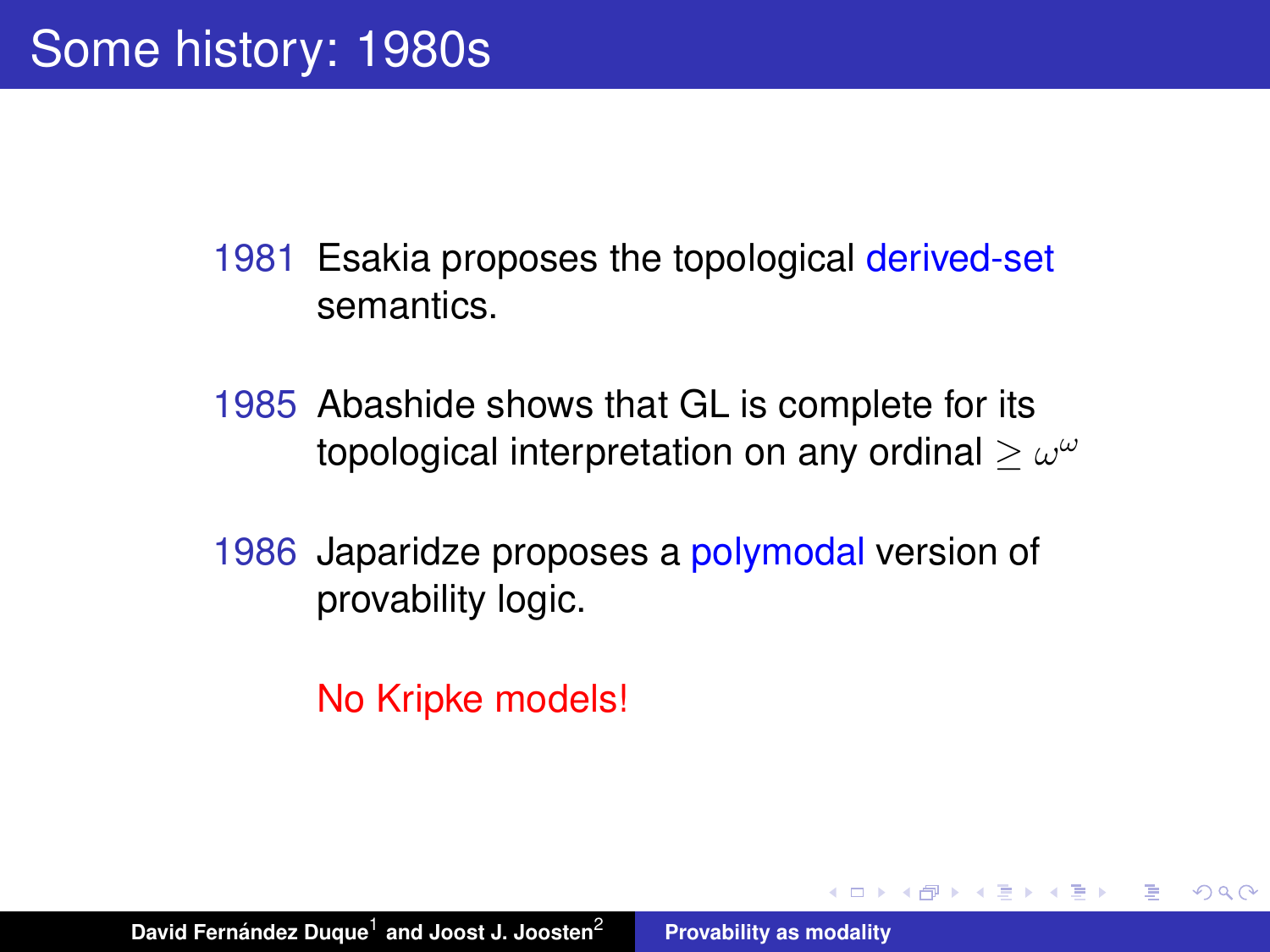$299$ 

重

K 御 ▶ K 唐 ▶ K 唐 ▶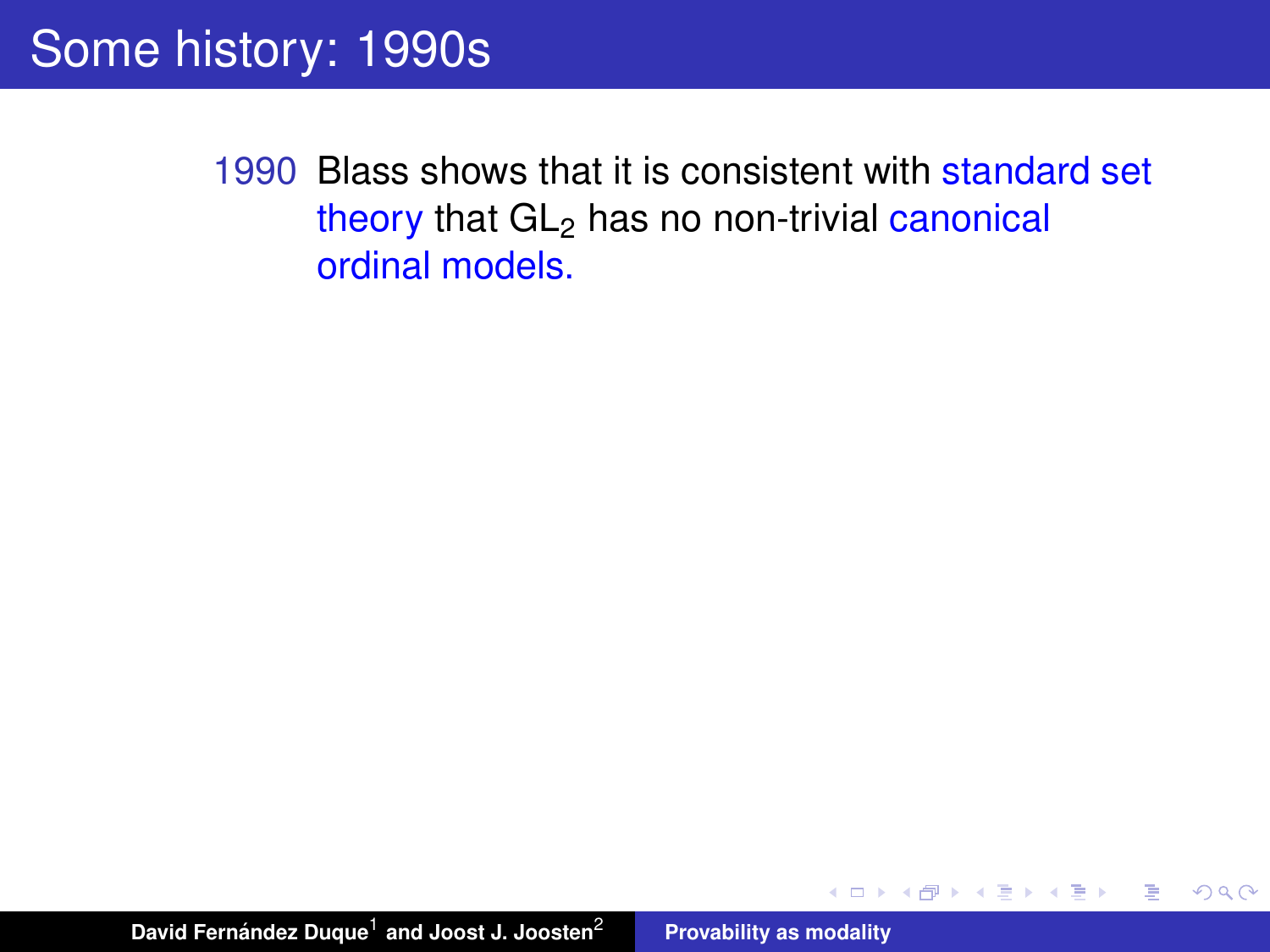More recently,

 $\triangleright$  Beklemishev showed that it is also consistent that  $GLP<sub>2</sub>$  is complete for its canonical ordinal models

重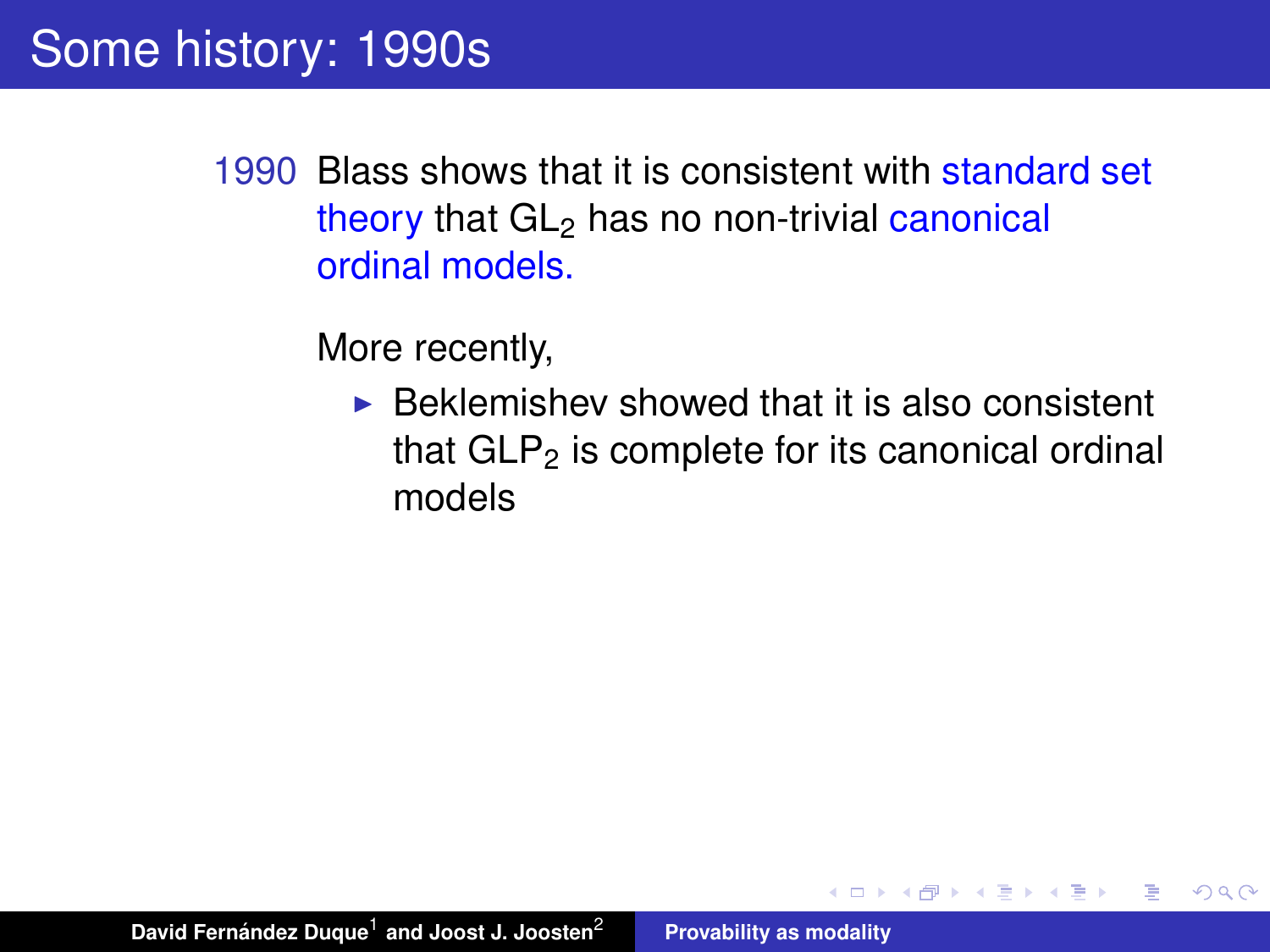More recently,

- $\triangleright$  Beklemishev showed that it is also consistent that  $GLP<sub>2</sub>$  is complete for its canonical ordinal models
- $\triangleright$  Bagaria has related existence of non-trivial ordinal models of GLP*<sup>n</sup>* to a family of large cardinal axioms.

 $\left\{ \bigoplus_k x_k \in \mathbb{R}^n \right\}$  ,  $\left\{ \bigoplus_k x_k \in \mathbb{R}^n \right\}$ 

Þ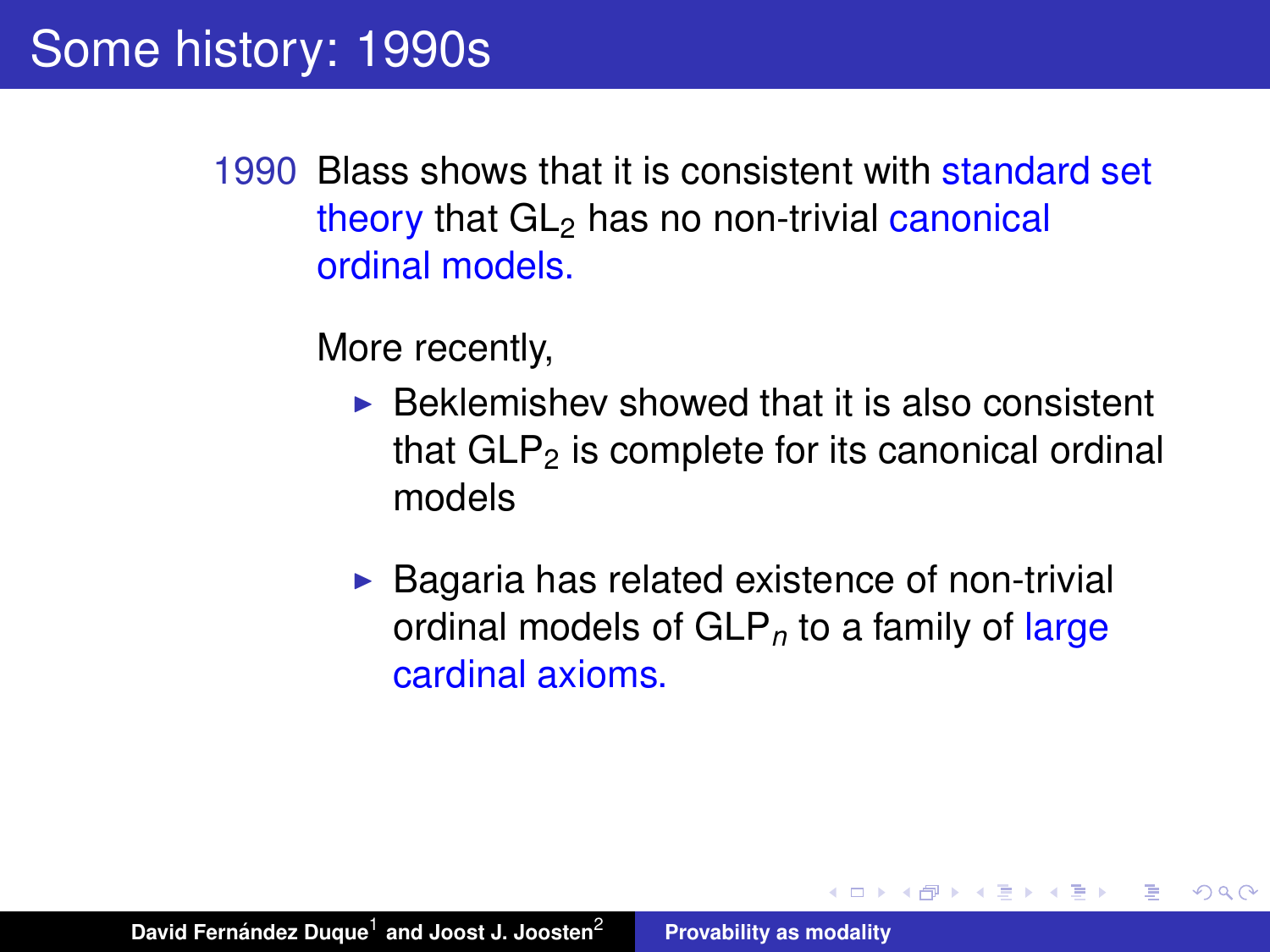More recently,

- $\triangleright$  Beklemishev showed that it is also consistent that  $GLP<sub>2</sub>$  is complete for its canonical ordinal models
- $\triangleright$  Bagaria has related existence of non-trivial ordinal models of GLP*<sup>n</sup>* to a family of large cardinal axioms.

す 伊 メ マ ヨ メ マ ヨ メ

Þ  $2Q$ 

1993 Ignatiev gives Kripke models for the closed fragment.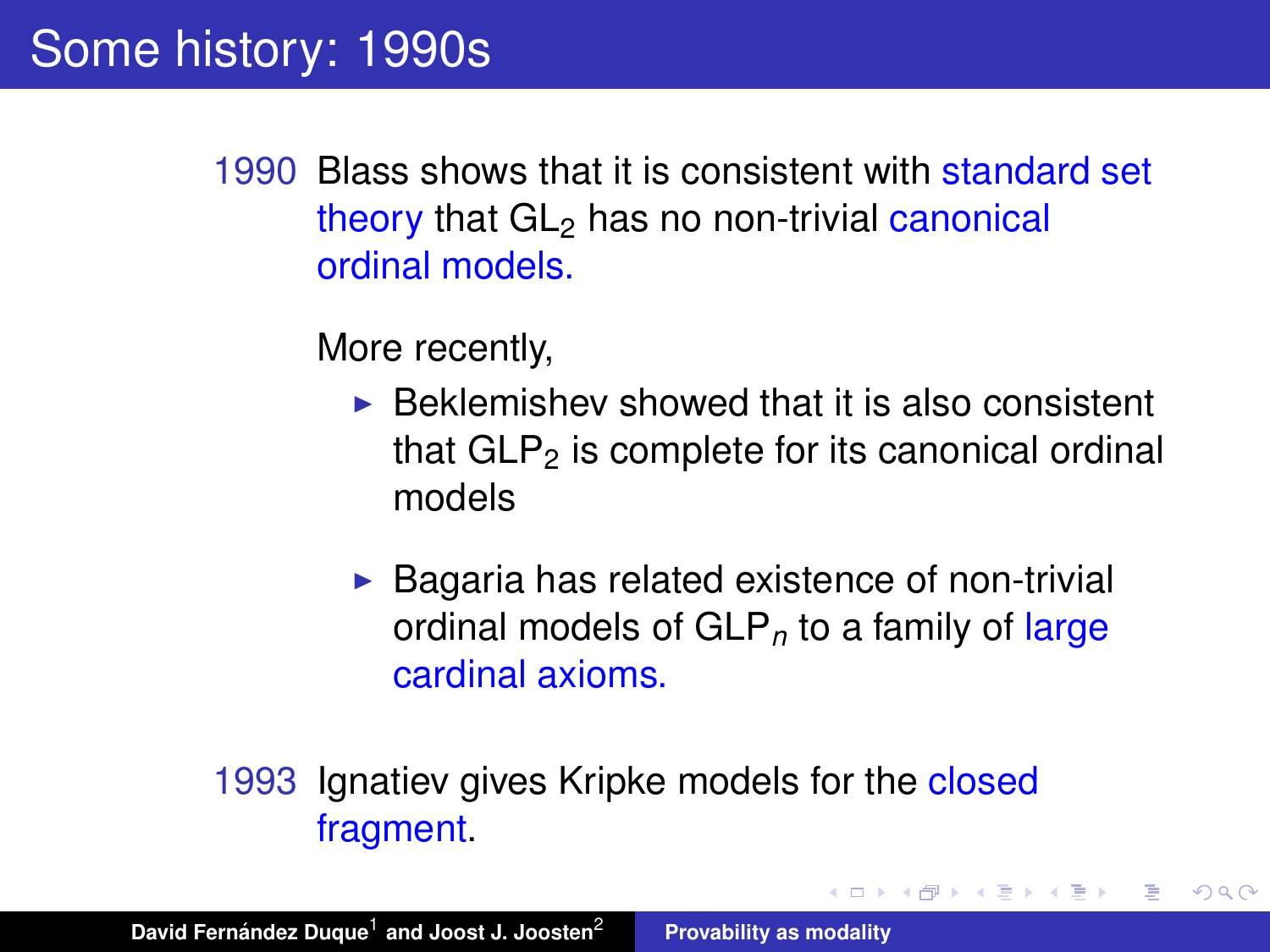Gödel's provability logic does not distinguish well between reasonably strong formal theories, but Japaridze's extension does.

4 何 ト 4 百 ト 4 百

Þ

 $298$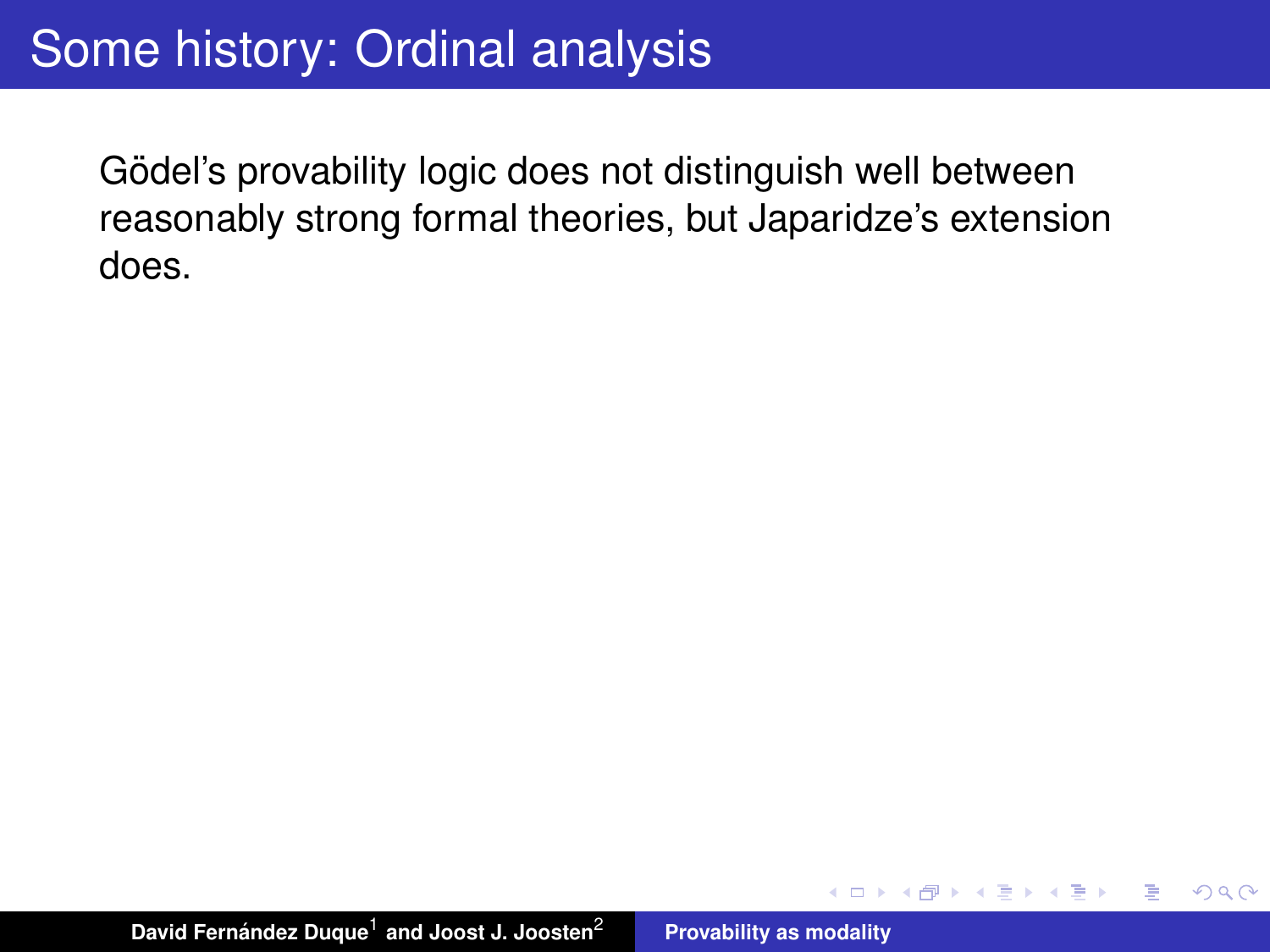Gödel's provability logic does not distinguish well between reasonably strong formal theories, but Japaridze's extension does.

In 2004, Lev Beklemishev showed how Japaridze's system GLP<sub>ω</sub> can be used to give an ordinal analysis of Peano Arithmetic.

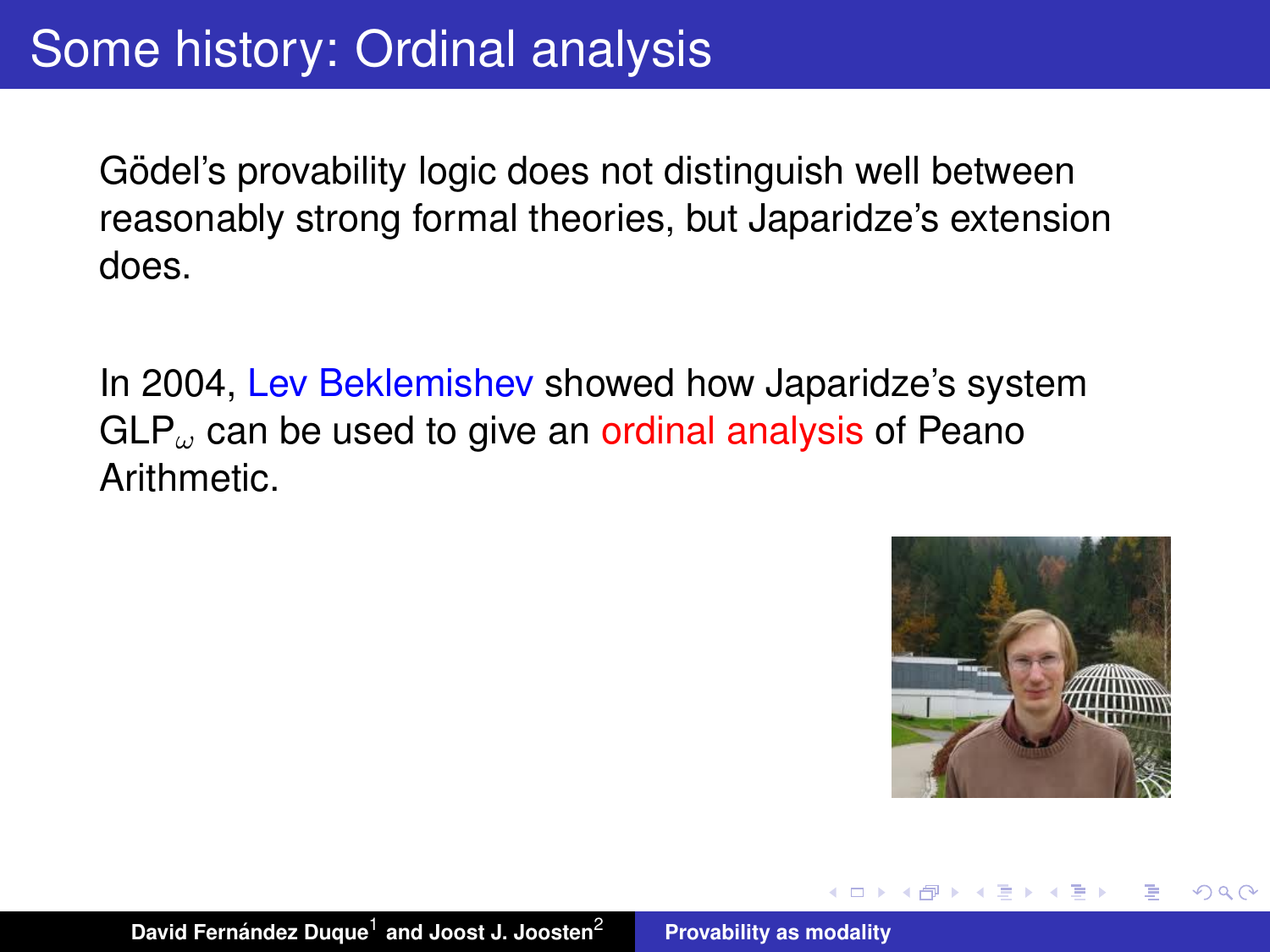#### 2005 Beklemishev proposes extending to  $GLP<sub>A</sub>$ , which uses transfinite modalities.

K 御 と K 唐 と K 唐 と…

 $299$ 

重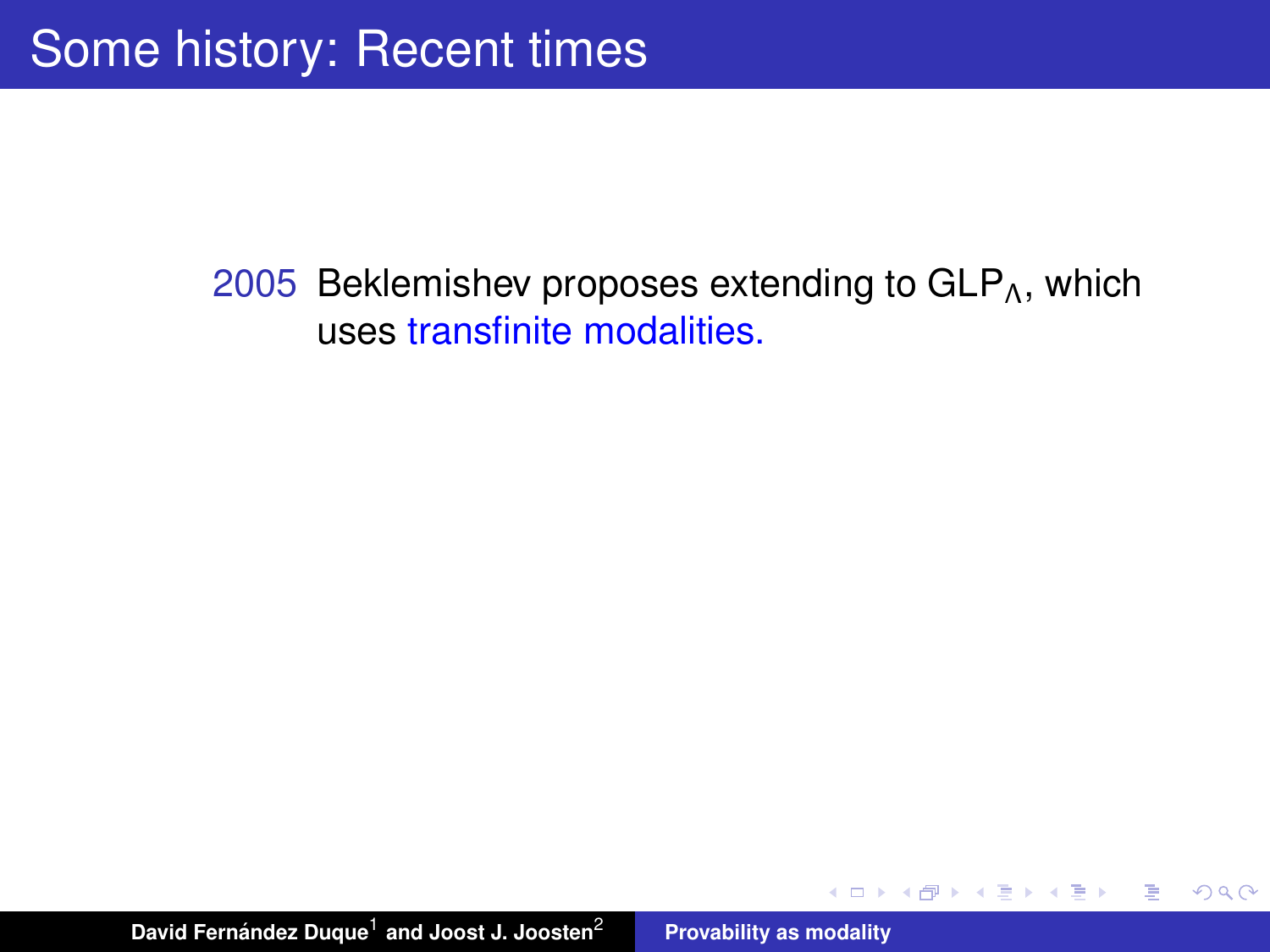2005 Beklemishev proposes extending to  $GLP_\Lambda$ , which uses transfinite modalities.

2009 Icard defines topological models of the closed fragment.

K 御 と K 唐 と K 唐 と

 $299$ 

重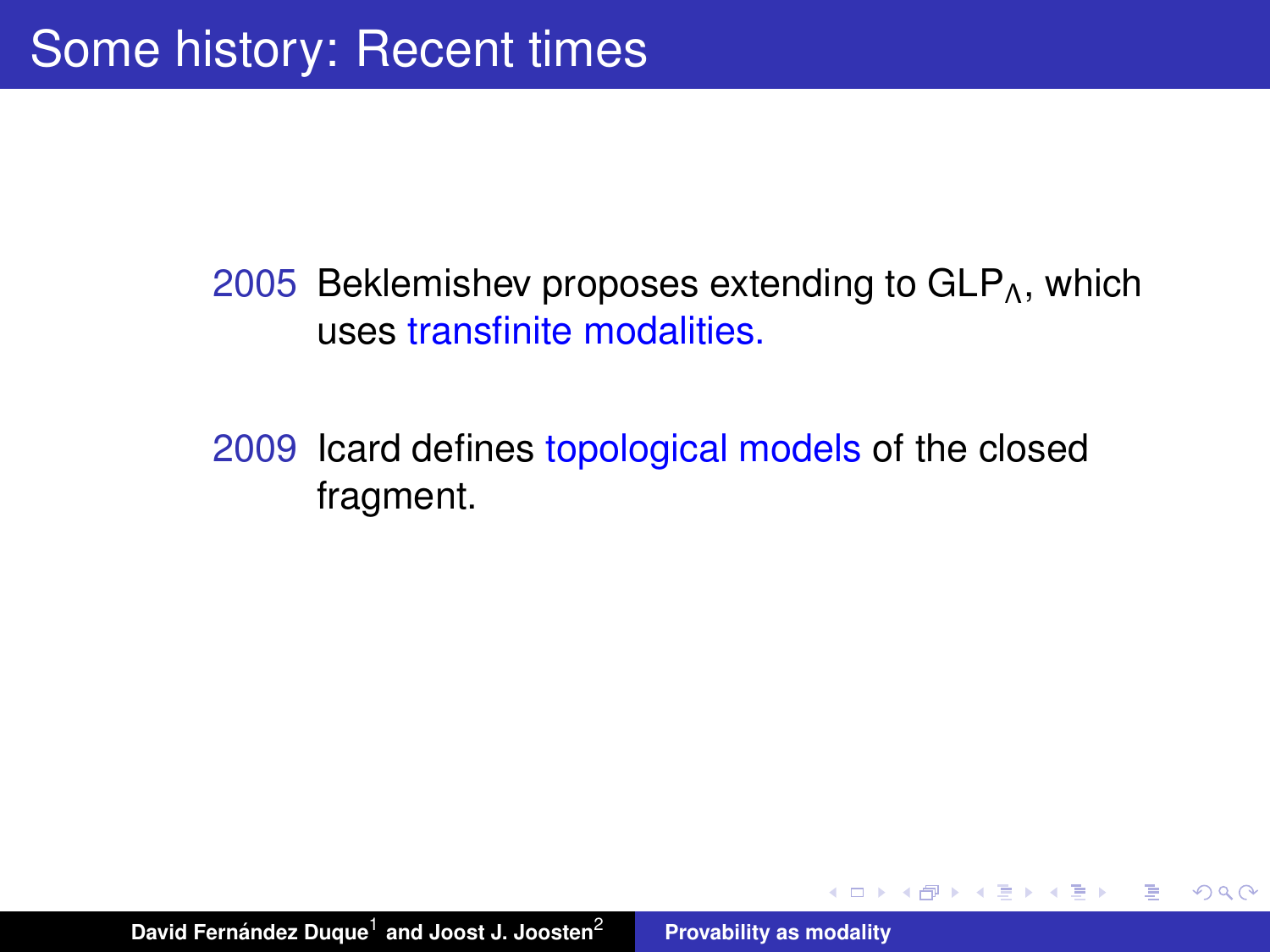2005 Beklemishev proposes extending to  $GLP_{\Lambda}$ , which uses transfinite modalities.

2009 Icard defines topological models of the closed fragment.

2011 Beklemishev and Gabelaia prove topological completeness for  $GLP_{\omega}$ 

K 御 と K 唐 と K 唐 と

重

 $QQ$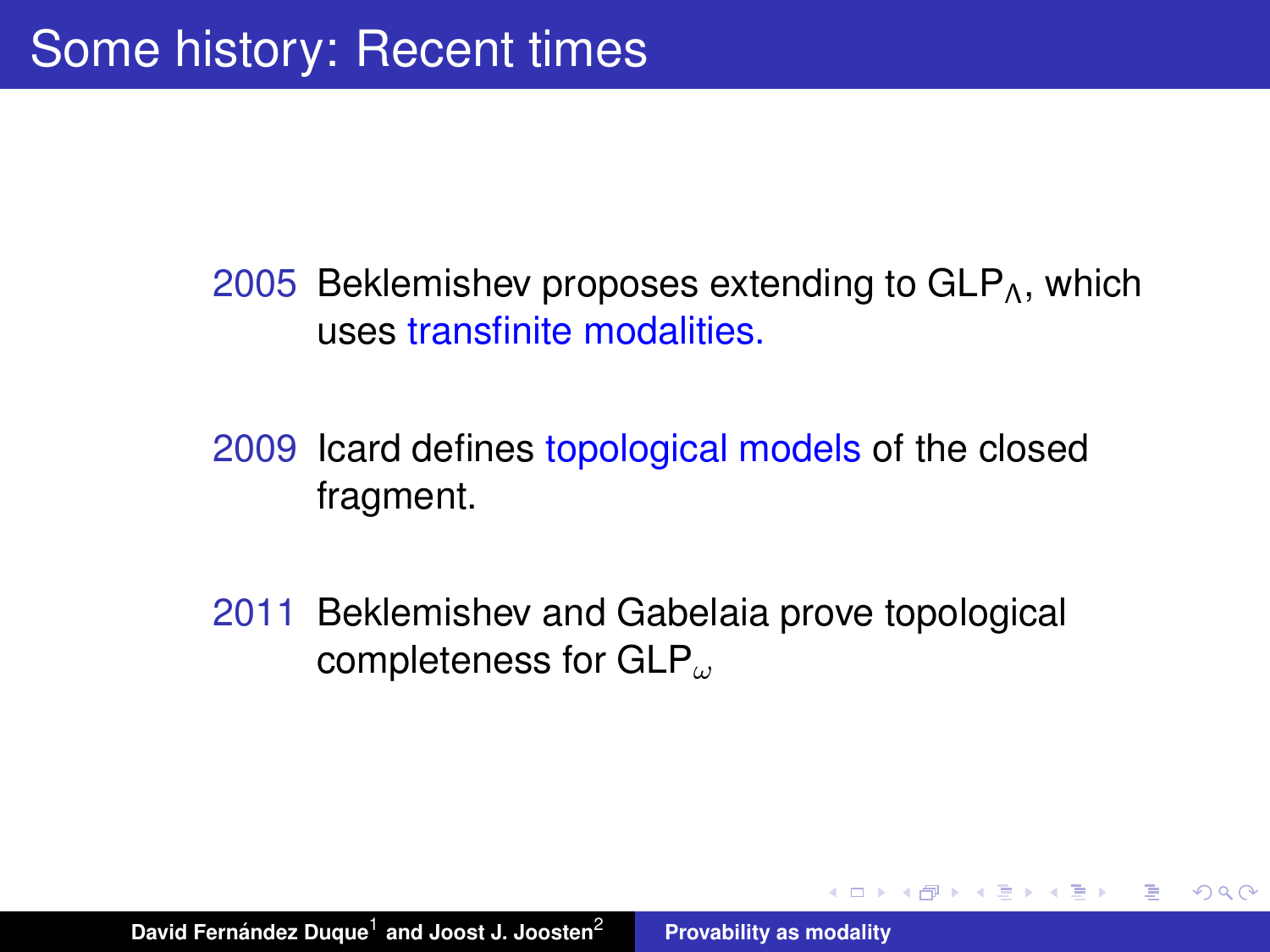We have been generalizing many of these results to  $GLP<sub>Λ</sub>$ .

- $\blacktriangleright$  Ignatiev models
- $\blacktriangleright$  Icard topologies
- $\blacktriangleright$  Fixpoint theorem
- $\blacktriangleright$  . . . .

With this we hope to use provability logics to analyze stronger and stronger theories.

K部 トメミメメミメー

重

 $2Q$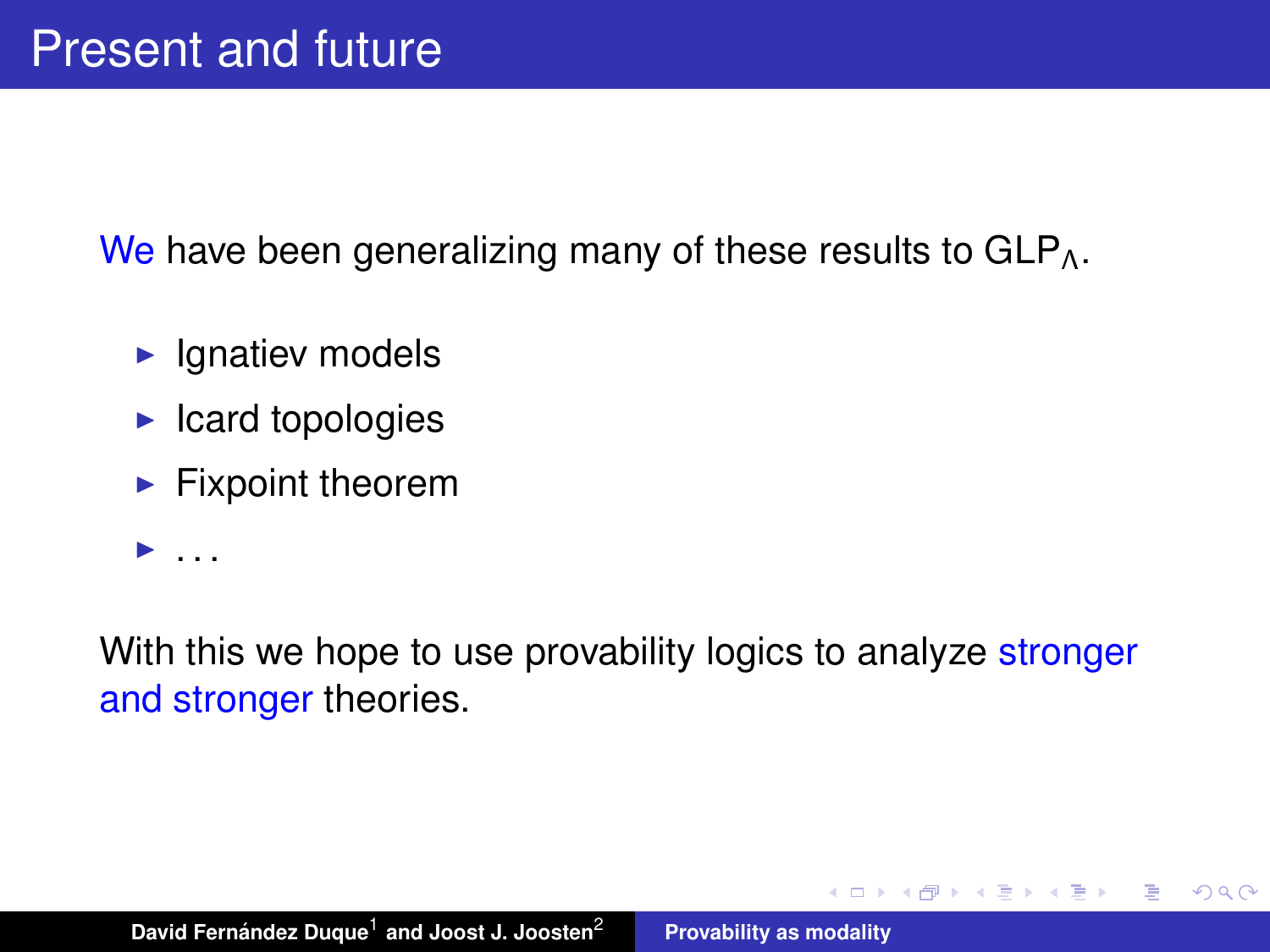We will need:

- 1. A formal language L to speak about arithmetic.
- 2. A formal theory *T* that reasons about arithmetic
- 3. A provability predicate  $Prv<sub>T</sub>$  which talks about provability within I

 $299$ 

Þ

4 何 ト 4 百 ト 4 百

4. A modal logic where  $\square \approx \text{Prv}_T$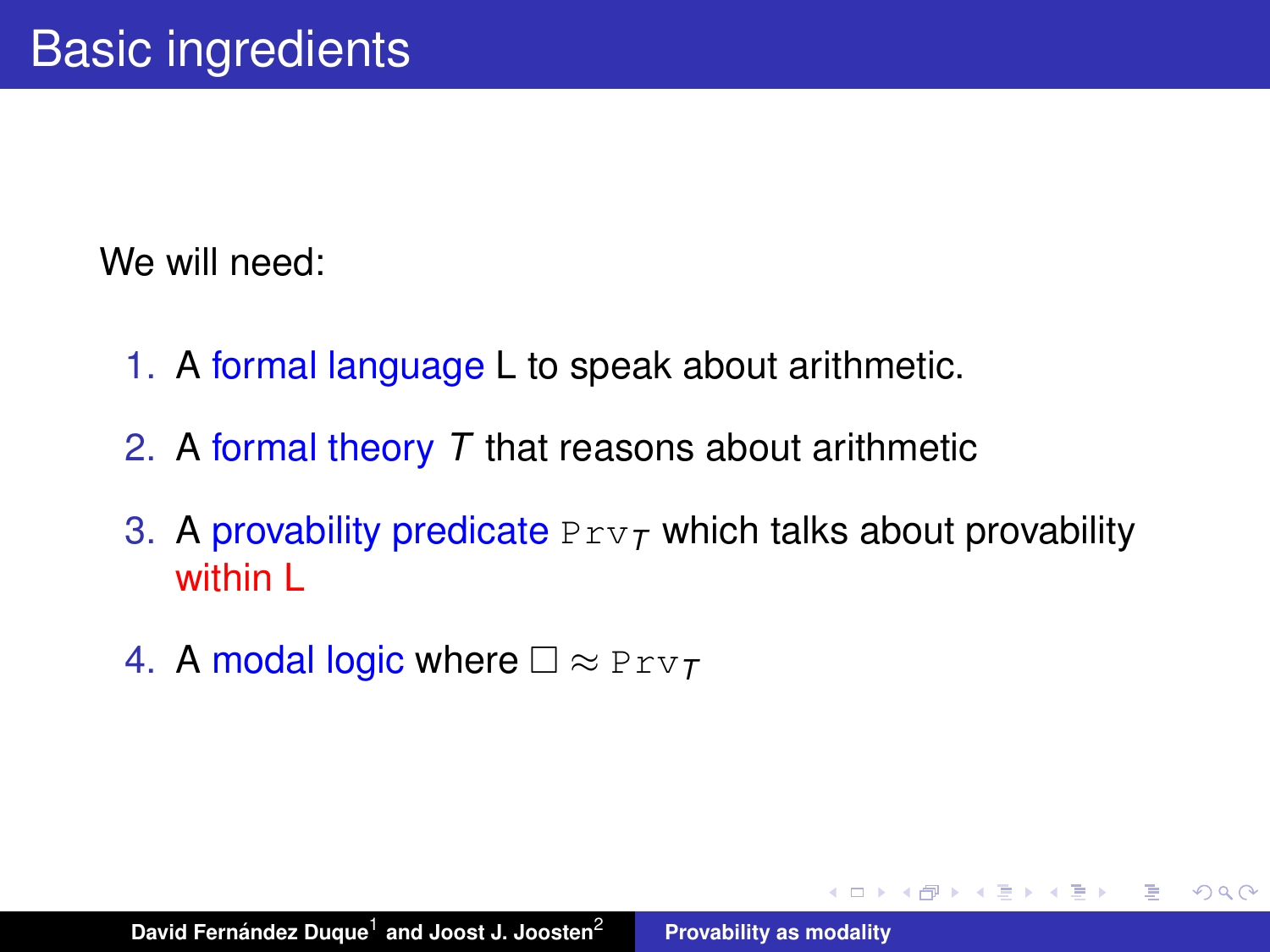An arithmetic interpretation of a first- or higher-order language L is an L-model  $\mathfrak{N} = \langle \mathbb{N}, I \rangle$  such that:

- If there is an L-term 0 with  $I(0) = 0$
- **►** there is a unary function symbol *S* such that for all  $n \in \mathbb{N}$ ,  $I(\overline{n}) = n$ , where

$$
\overline{n} = \underbrace{\text{SS} \dots \text{S}}_{n} 0
$$

メタメメ ミメメ ミメ

 $2Q$ 

- $\blacktriangleright$  there are binary function symbols  $plus$ , times, exp such that, given  $n, m \in \mathbb{N}$ ,
	- $I(\text{plus}(\overline{n}, \overline{m})) = n + m$
	- $I(\texttt{times}(\overline{n}, \overline{m})) = n \times m$
	- $I(\exp(\overline{n}, \overline{m})) = n^m$

We will usually write  $N \models \phi$  instead of  $\mathfrak{N} \models \phi$ .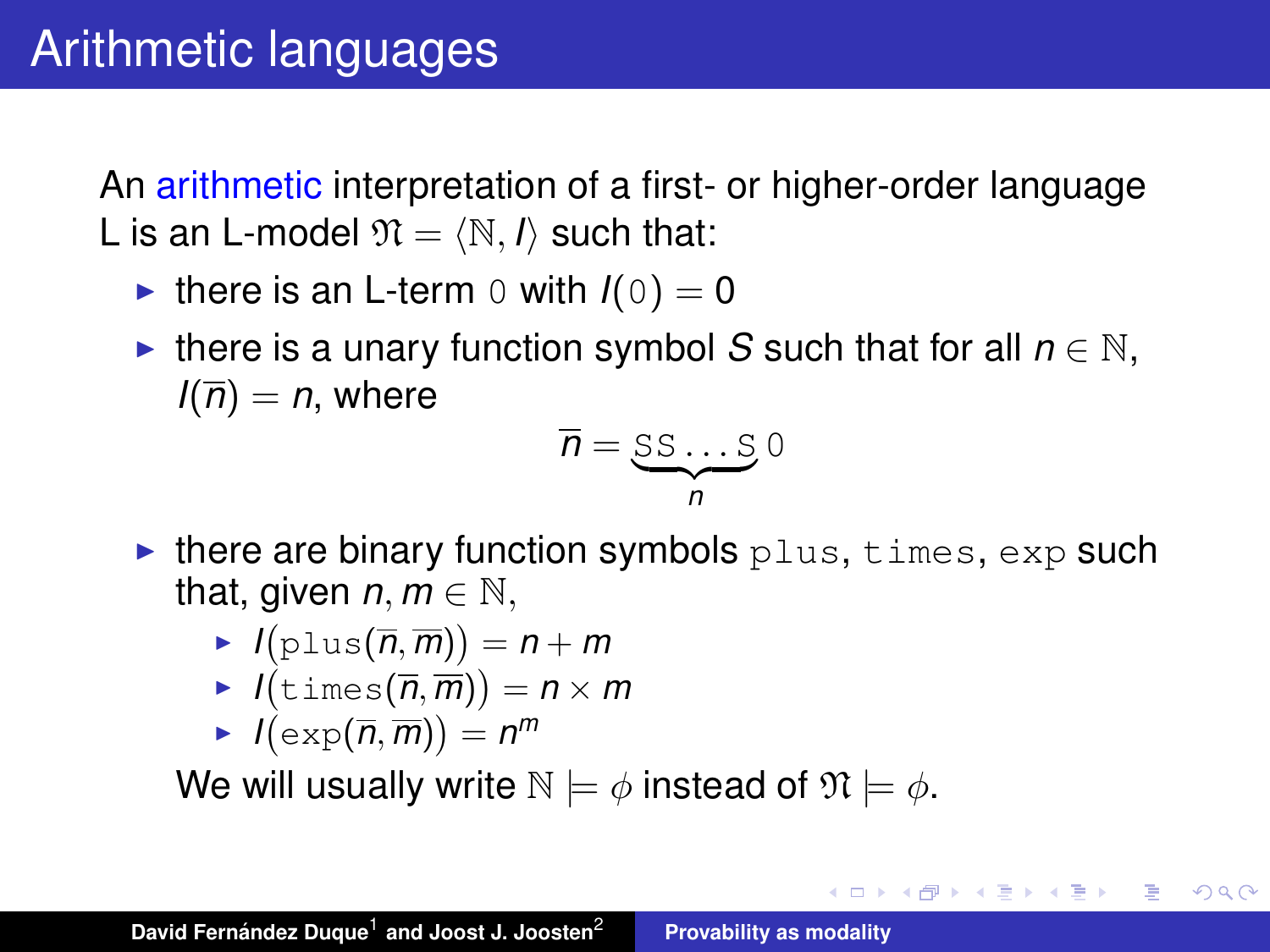# The arithmetic hierarchy

A bounded quantifier is one of the form  $\forall x (x \le t \to \phi)$  or  $\exists x(x < t \wedge \phi).$ 

A formula  $\phi$  is elementary or  $\Delta_0$  if all quantifiers appearing in  $\phi$ are bounded.

Then, define by induction:

- $\blacktriangleright$   $\Pi_0 = \Sigma_0 = \Delta_0$
- $\triangleright$  if  $\phi \in \Sigma_n$  then  $\forall x_0 \forall x_1 \dots \forall x_m \phi \in \Pi_{n+1}$
- <sup>I</sup> if φ ∈ Π*<sup>n</sup>* then ∃*x*0∃*x*<sup>1</sup> . . . ∃*xm*φ ∈ Σ*n*+<sup>1</sup>

Fact: Every first-order formula is provably equivalent in FOL to either a Π*n*-formula or a Σ*n*-formula.

イロメ イ部メ イヨメ イヨメー

 $2Q$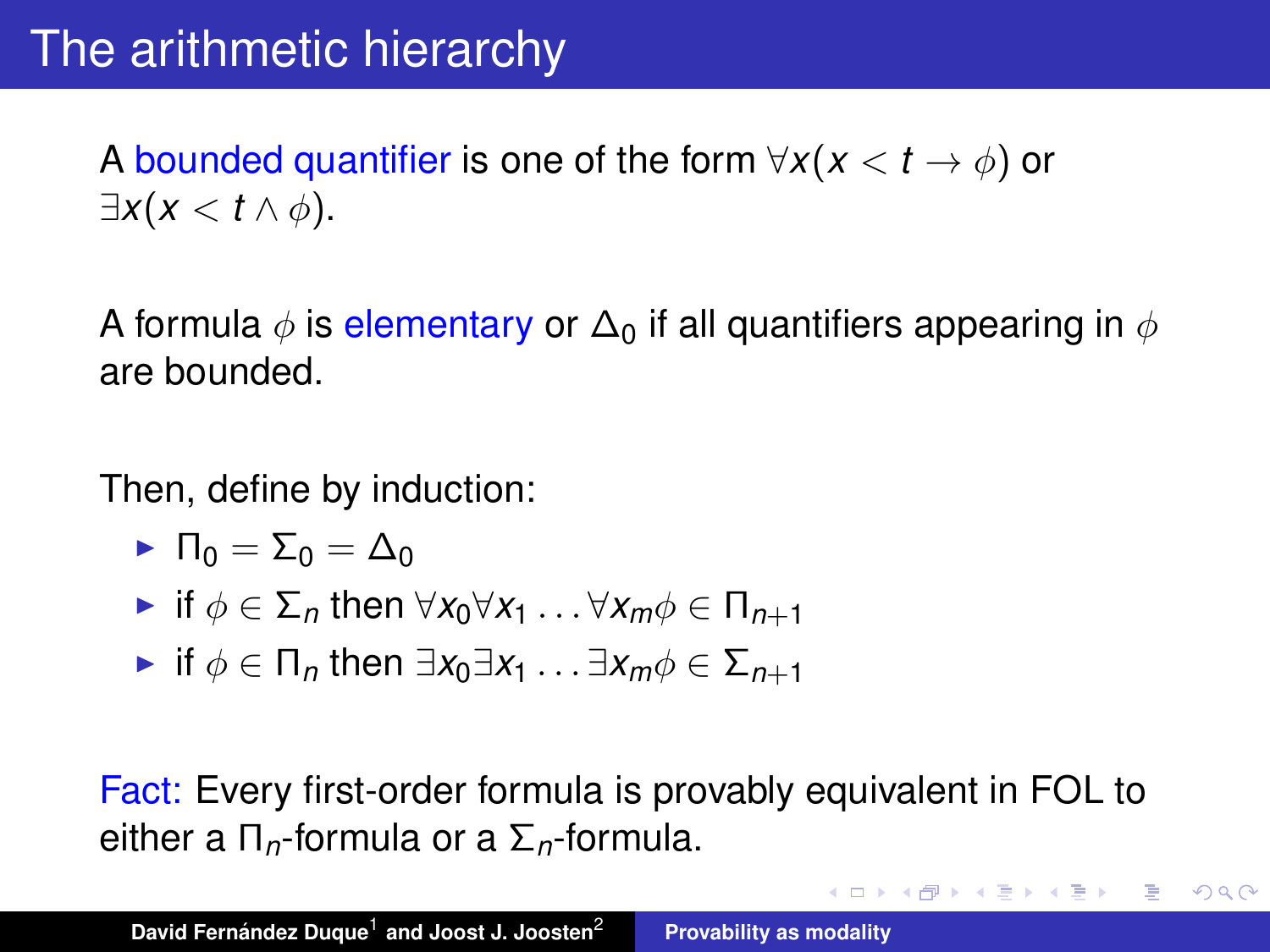Any finite sequence of numbers

 $n_1, n_2, \ldots n_k$ 

can itself be represented as a natural number.

There are many ways to do this:

- $\triangleright$  use binary and twos as commas
- $\triangleright$  products of prime powers
- $\blacktriangleright$  using the Chinese remainder theorem

The representation can be picked so there are formulas

- $\triangleright$  seq(x) expressing "*x* represents a sequence"
- $\blacktriangleright$  len(x, y) expressing "*y* is the length of *x*"
- $\blacktriangleright$  entry(x, y, z) expressing "*y* is the z<sup>th</sup> entry of *x*"

おす悪 おす悪 おし

重  $2990$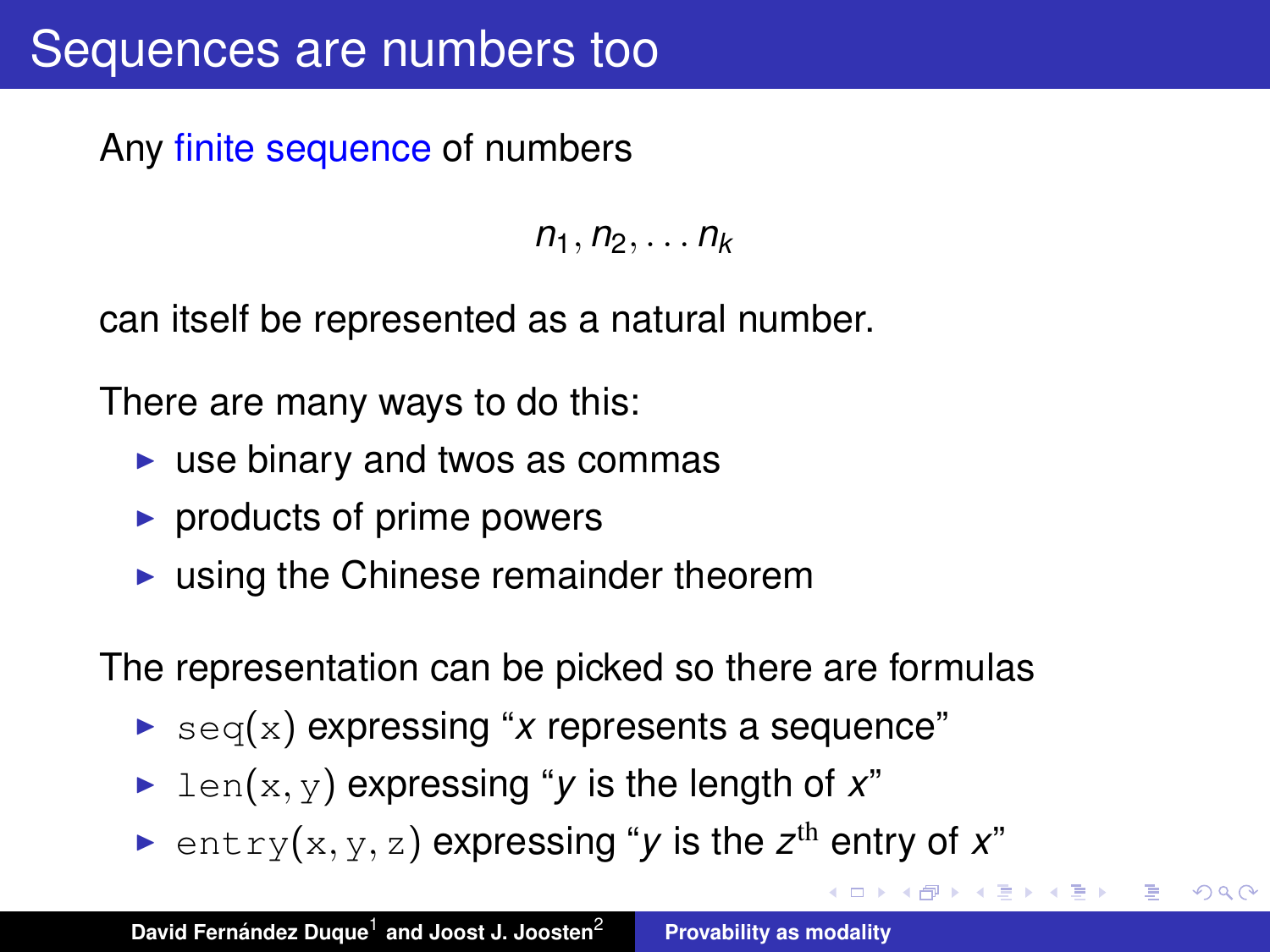A Gödel numbering is an assignment  $\phi \mapsto \phi$ <sup>-</sup> mapping an L-formula to a natural number.

This allows us to reason about formal languages within arithmetic.

Trick:

- 1. Enumerate all symbols
- 2. View formulas as sequences of symbols

 $\left\{ \bigoplus_k x_k \in \mathbb{R}^n \right\}$  ,  $\left\{ \bigoplus_k x_k \in \mathbb{R}^n \right\}$ 

Þ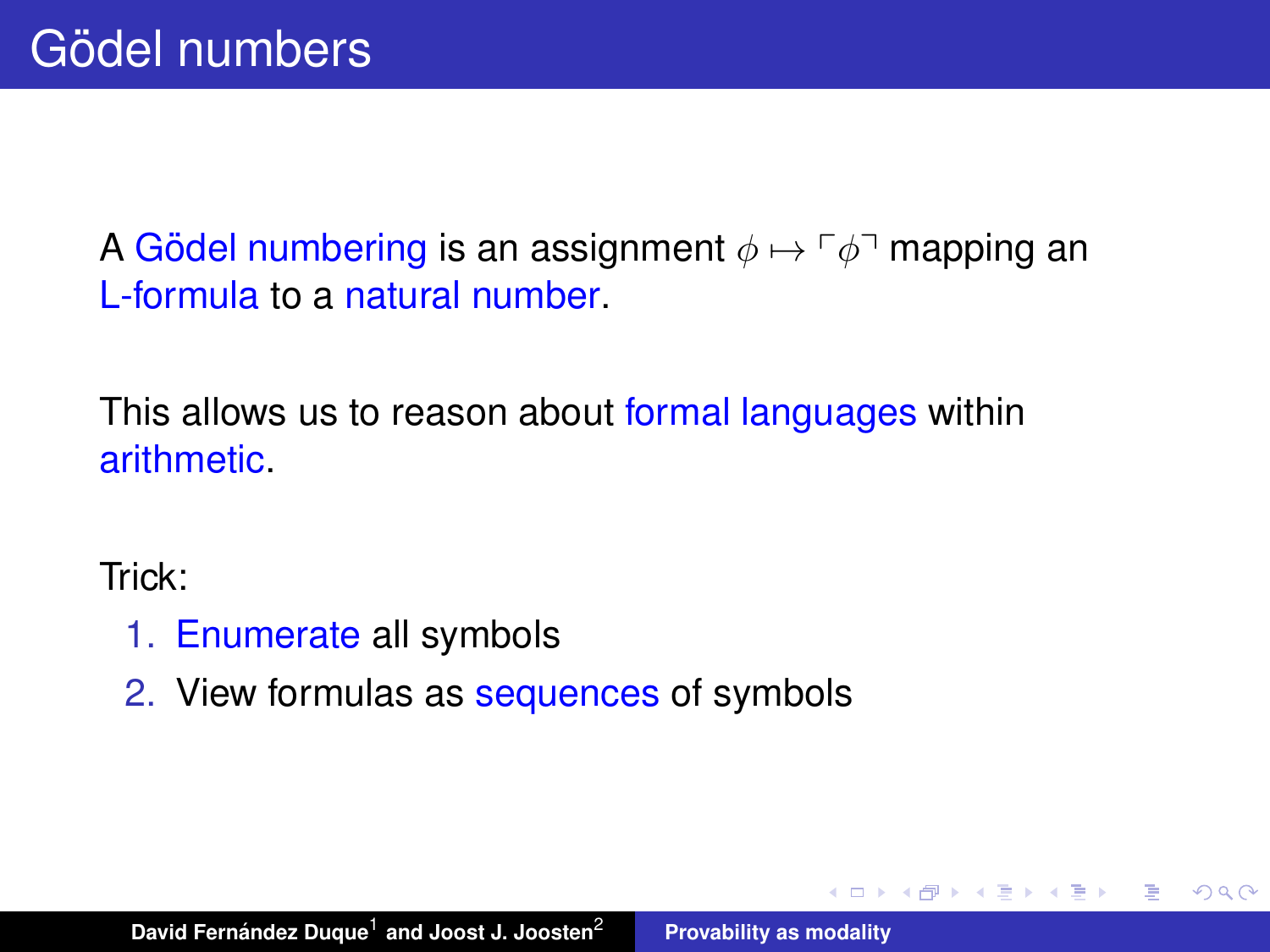## Substitution

Many standard syntactic operations are primitive recursive and hence can be represented by a  $\Delta_0$  formula.

### **Proposition**

*In any arithmetical language* L *there is a* ∆<sub>0</sub> *formula* subs(w, x, y, z) *such that for all tuples of natural numbers a*, *b*, *n*, *m,*

 $N \models \text{subs}(\overline{a}, \overline{b}, \overline{n}, \overline{m})$ 

*if and only if there is is a formula*  $\alpha$ , a term t and a variable v *with*

$$
a = \ulcorner \alpha \urcorner \qquad n = \ulcorner t \urcorner \qquad m = \ulcorner v \urcorner
$$

*and*

 $b = \lceil \alpha |x/t| \rceil$ .

す 御 メ イ 重 メ イ 重 メー

重

 $2Q$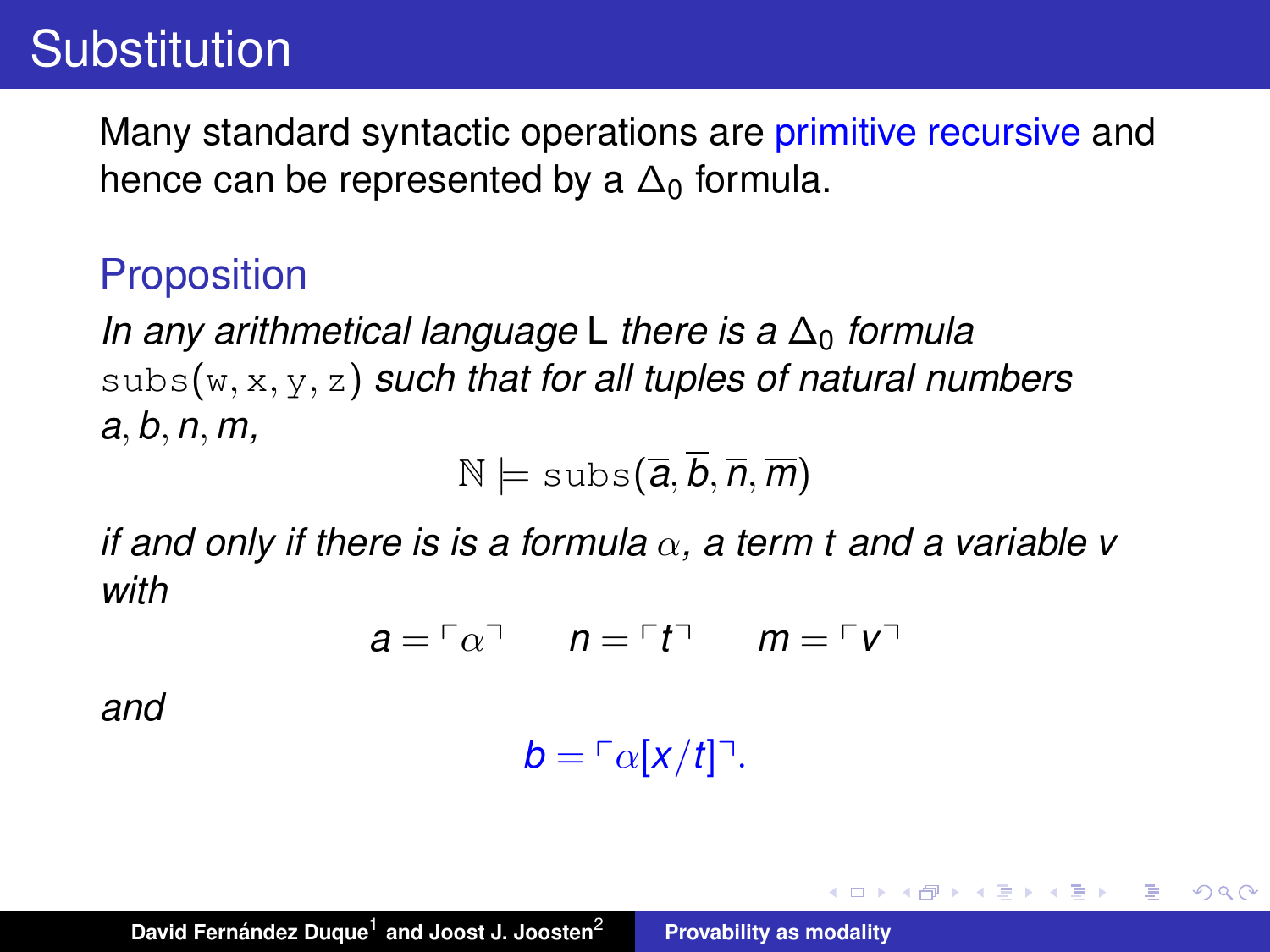## Formal theories

A formal theory *T* is usually presented as a family of *rules* and *axioms*.

### **Definition**

A derivation of  $\phi$  is a sequence  $\langle \phi_0, \ldots, \phi_N \rangle$  such that  $\phi_N = \phi$ and each  $\phi_n$  is either an axiom or follows by the rules from  $\phi_0, \ldots, \phi_{n-1}$ .

If  $\phi$  is derivable in *T* we write  $T \vdash \phi$ .

All theories will be assumed closed under generalization and modus ponens:

$$
\begin{array}{ccccc}\n\phi & \phi & \phi \rightarrow \psi \\
\hline\n\forall x \phi & \psi & \\
\hline\n\end{array}
$$
\nDavid Fermández Duque<sup>1</sup> and Joost U. Joosten<sup>2</sup> Provability as modality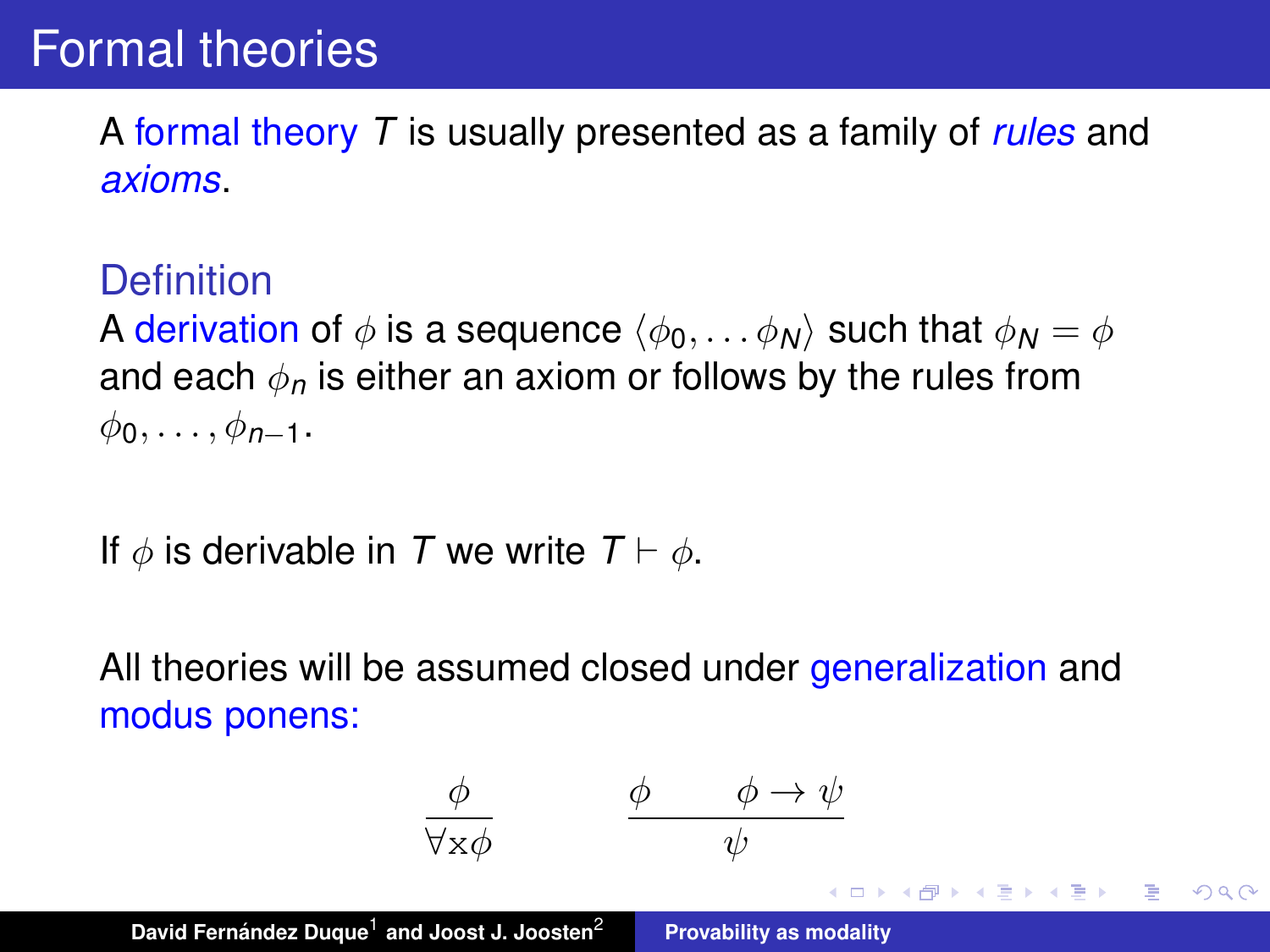L is an arithmetically interpreted language, T is a theory over L.

### **Definition**

The theory T is arithmetically sound if whenever  $T \vdash \phi$ ,  $\mathbb{N} \models \phi$ The theory T is arithmetically complete if, whenever  $\mathbb{N} \models \phi$ .  $T \vdash \phi$ .

There are also relative versions of these notions. For example, if Γ is a set of formulas, *T* is Γ-sound if every theorem of *T* that also belongs to Γ is true.

We will be mainly interested in arithmetically sound theories.

K 御 と K 唐 と K 唐 と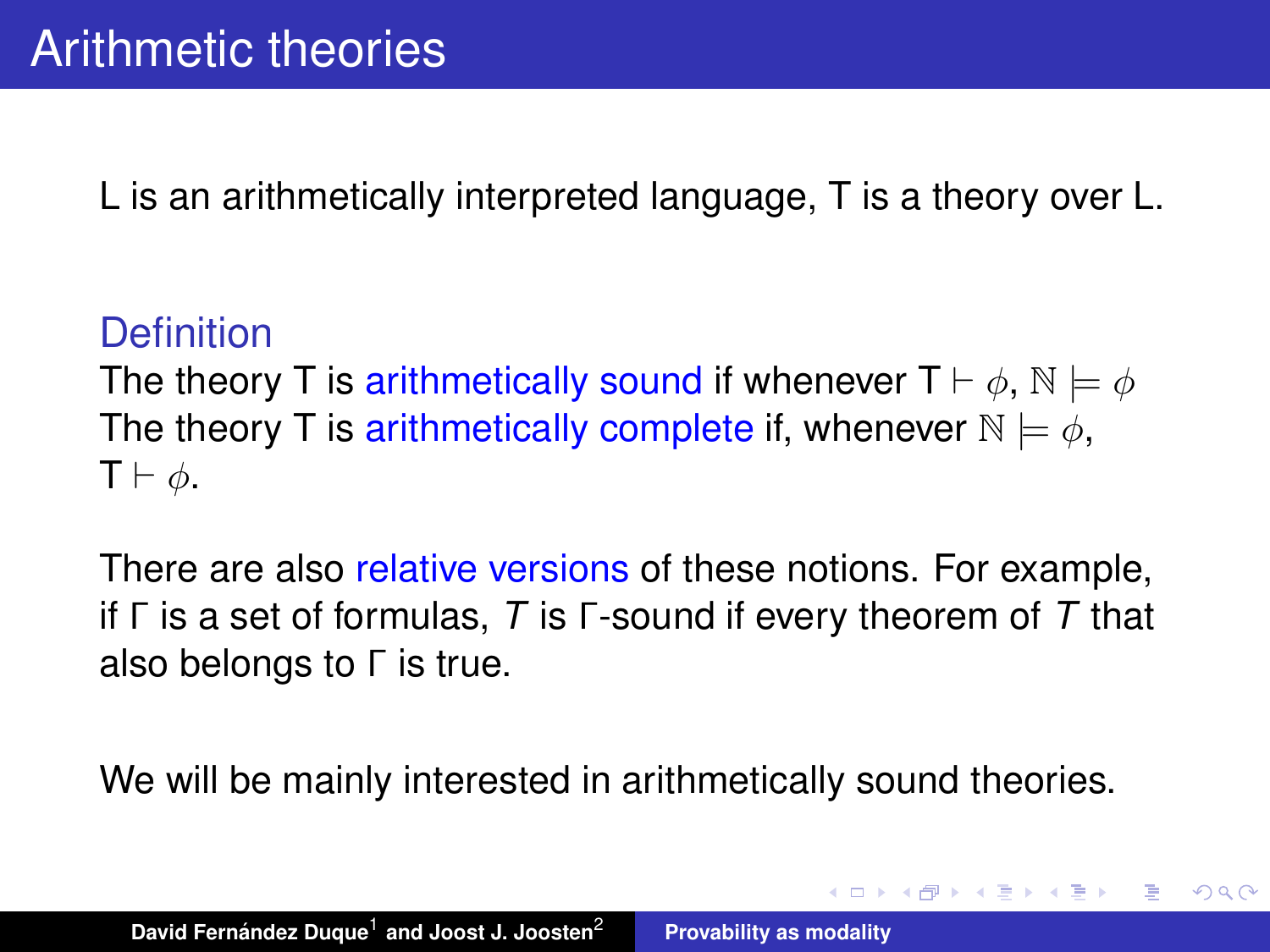Abbreviated PA, it is axiomatized by FOL and:

$$
\blacktriangleright \forall x(x=x)
$$

$$
\blacktriangleright \forall x \forall y \forall z (x = y \land y = z \to x = z)
$$

$$
\blacktriangleright \forall x \forall y (x = y \leftrightarrow Sx = Sy)
$$

$$
\blacktriangleright \neg \exists x (0 = Sx)
$$

$$
\blacktriangleright \forall x \text{ sum}(x, 0) = x
$$

$$
\blacktriangleright \forall x \forall y (\text{sum}(x, \text{S}y) = \text{S}(\text{sum}(x, y)))
$$

$$
\blacktriangleright \forall x \, \text{times}(x, 0) = 0
$$

- $\triangleright \forall x \forall y \exists x (x, Sy) = \text{sum}(\exists x, y), x$
- $\triangleright \forall x \exp(x, 0) = S0$
- $\triangleright \forall x \forall y \exp(x, Sy) = \text{times}(\exp(x, y), x)$

Induction:  $\phi(0) \wedge \forall x (\phi(x) \rightarrow \phi(Sx)) \rightarrow \forall x \phi(x)$ .

重

 $298$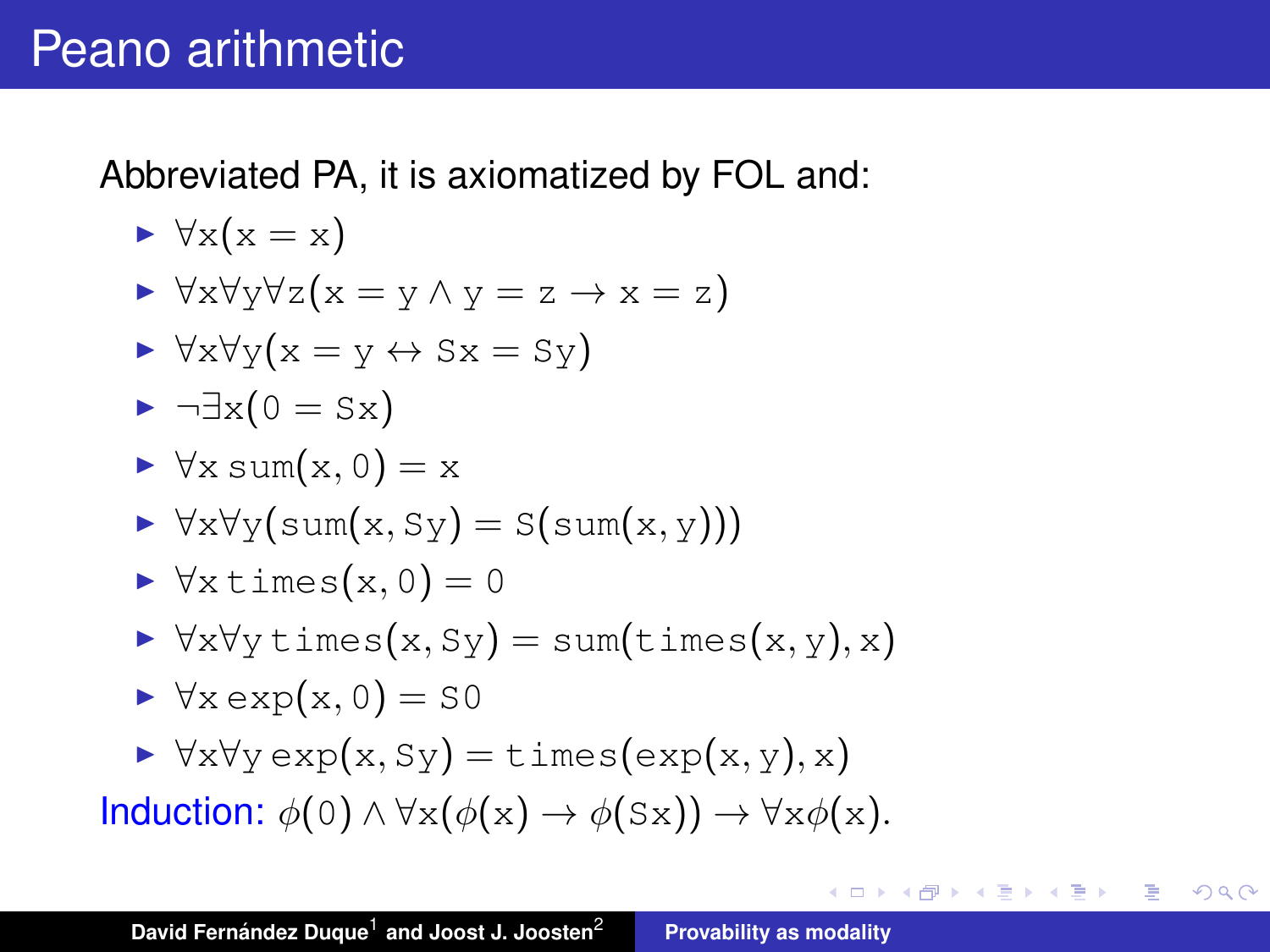Reasonable requirement: Proofs are checkable.

Better: Easy to check.

Checkable  $\approx \Sigma_1$  = recursively enumerable. Easy to check  $\approx \Delta_0 =$  elementarily presented.

Craig's trick: If the axioms and rules of  $T$  are  $\Sigma_1$ -definable, then there is an elementarily presented family of axioms and rules which give the same theorems as *T*.

(御) (ぼ) (語)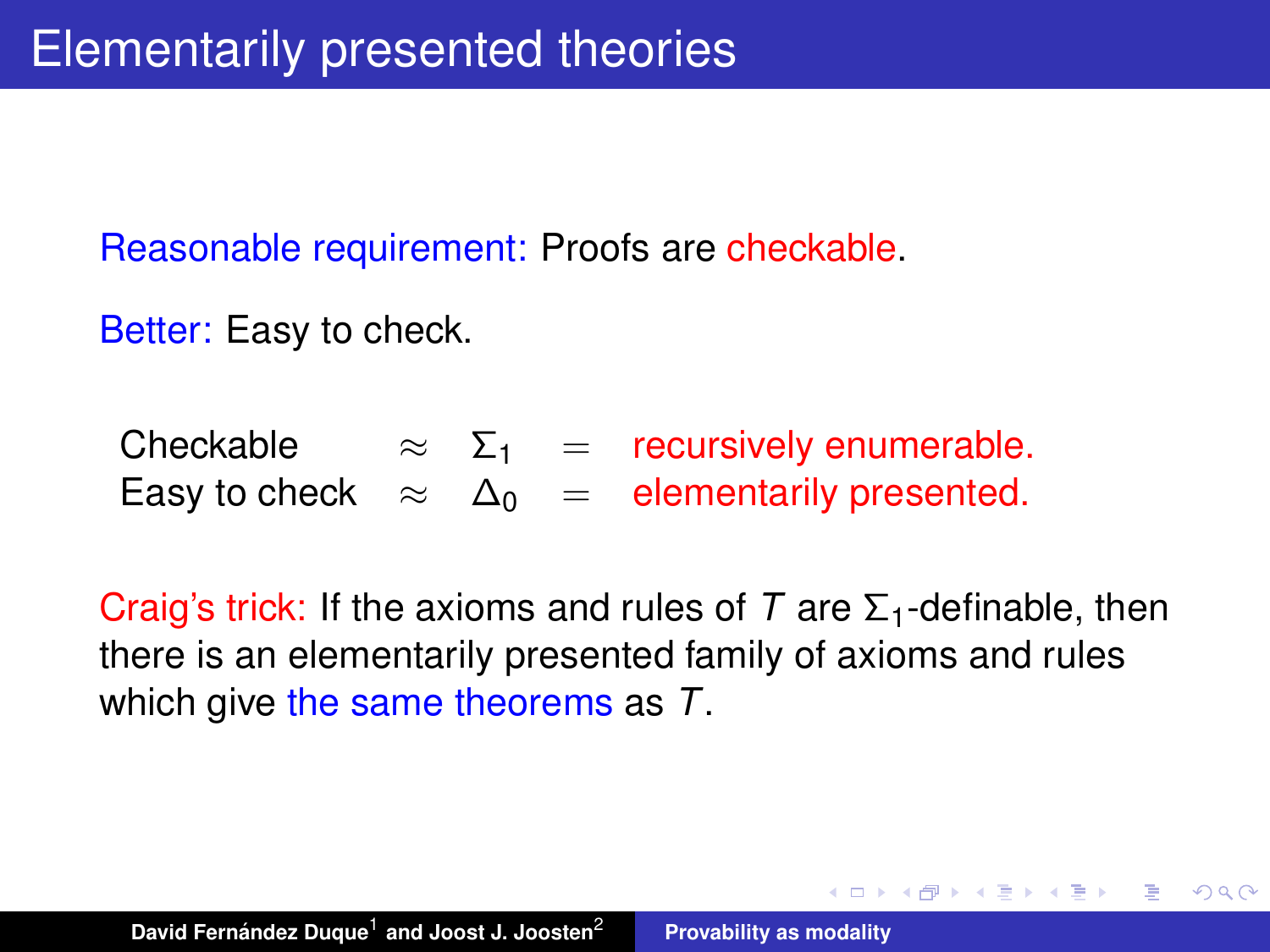# Provability predicates

Derivations are sequences of formulas so they can be assigned Gödel numbers too, which allows us to study logic within any arithmetically interpreted language.

### Proposition (Gödel)

*If* T is elementarily presented there is a  $\Delta_0$ -formula prv<sub>T</sub>(x, y) *such that for all n, m*  $\in$  N, N  $\models$  prv $\tau(\overline{n}, \overline{m})$  *if and only if there is a derivation d of a formula*  $\phi$  *with*  $n = \lceil \phi \rceil$  *and*  $m = \lceil d \rceil$ *.* 

With this we can define

 $\blacktriangleright$   $\phi$  is provable in T:

$$
\text{Prv}_{\mathcal{T}}(x) := \exists y \, \text{prv}_{\mathcal{T}}(x, y).
$$

 $\blacktriangleright$  *T* is consistent:

$$
\text{Cons}(\mathcal{T}) := \neg \text{Priv}_{\mathcal{T}}(\overline{\ulcorner 0} = \text{SO}^{\top})
$$

 $QQ$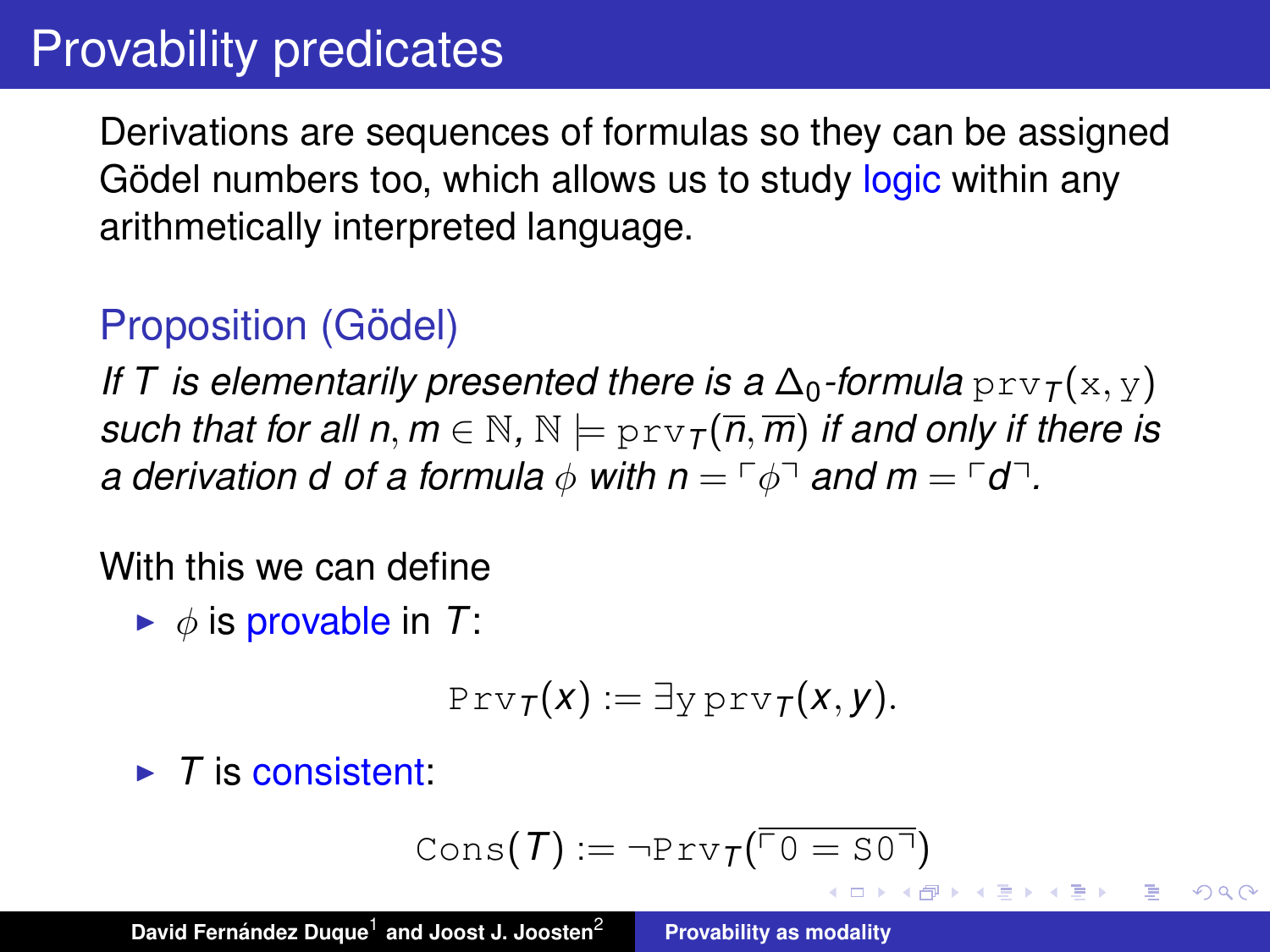Self-reference often leads to paradox:

- $\blacktriangleright$  This sentence is false.
- $\triangleright$  The smallest number not definable with ten words or less.

 $QQQ$ 

 $\triangleright$  The result of substituting this sentence for *x* in "The sentence "*x*" is true" is false.

Fortunately, this is impossible to do directly in arithmetic.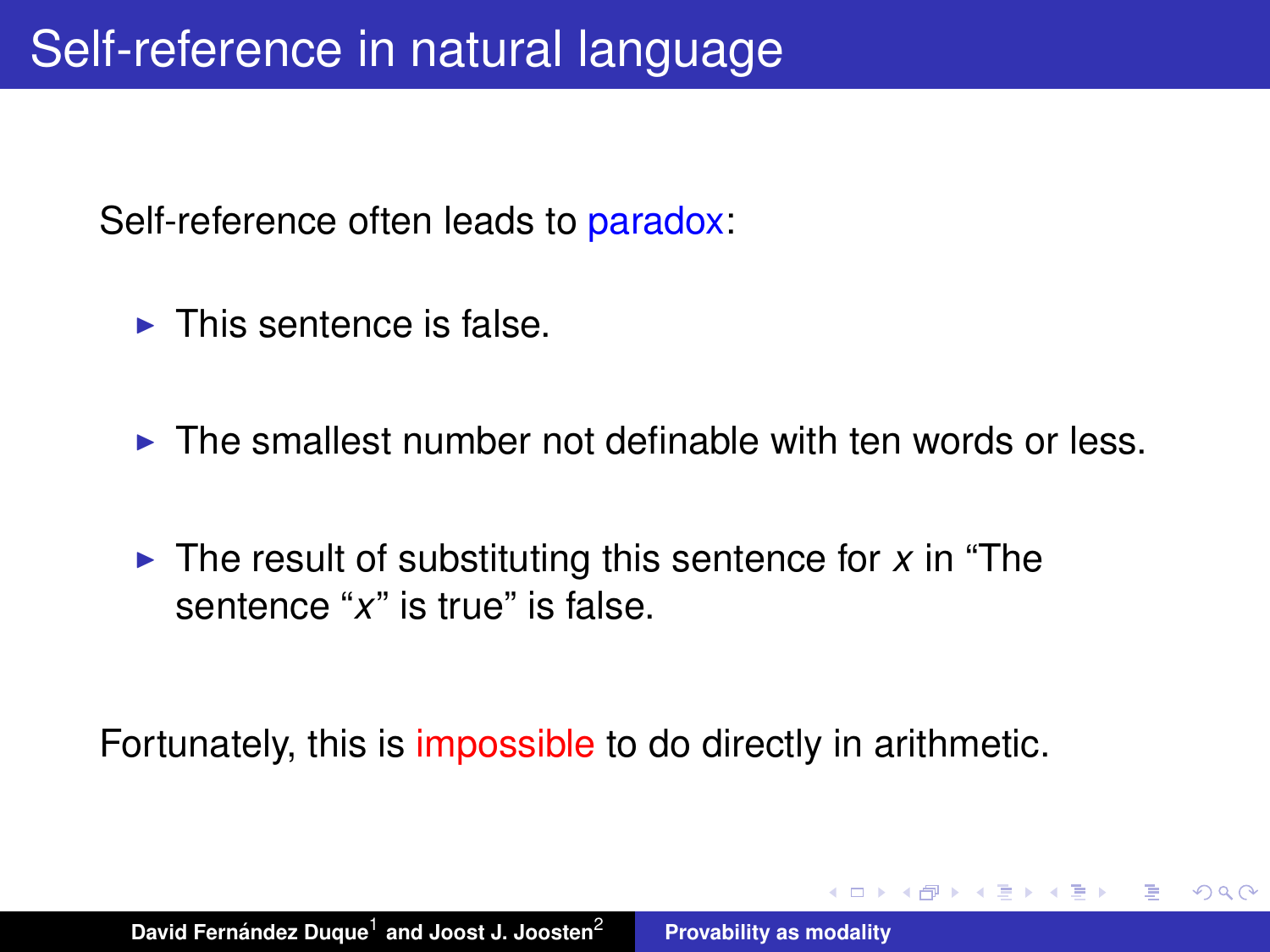Gödel numbers do lead to an indirect version of self-reference:

. . .

 $QQQ$ 

- 1. There are infinitely many prime numbers.
- 2. Every number has a unique sucessor.
- 3. Two plus two is five.

1000. Sentence 1000 is not provable.

This type of self-reference is available in arithmetic.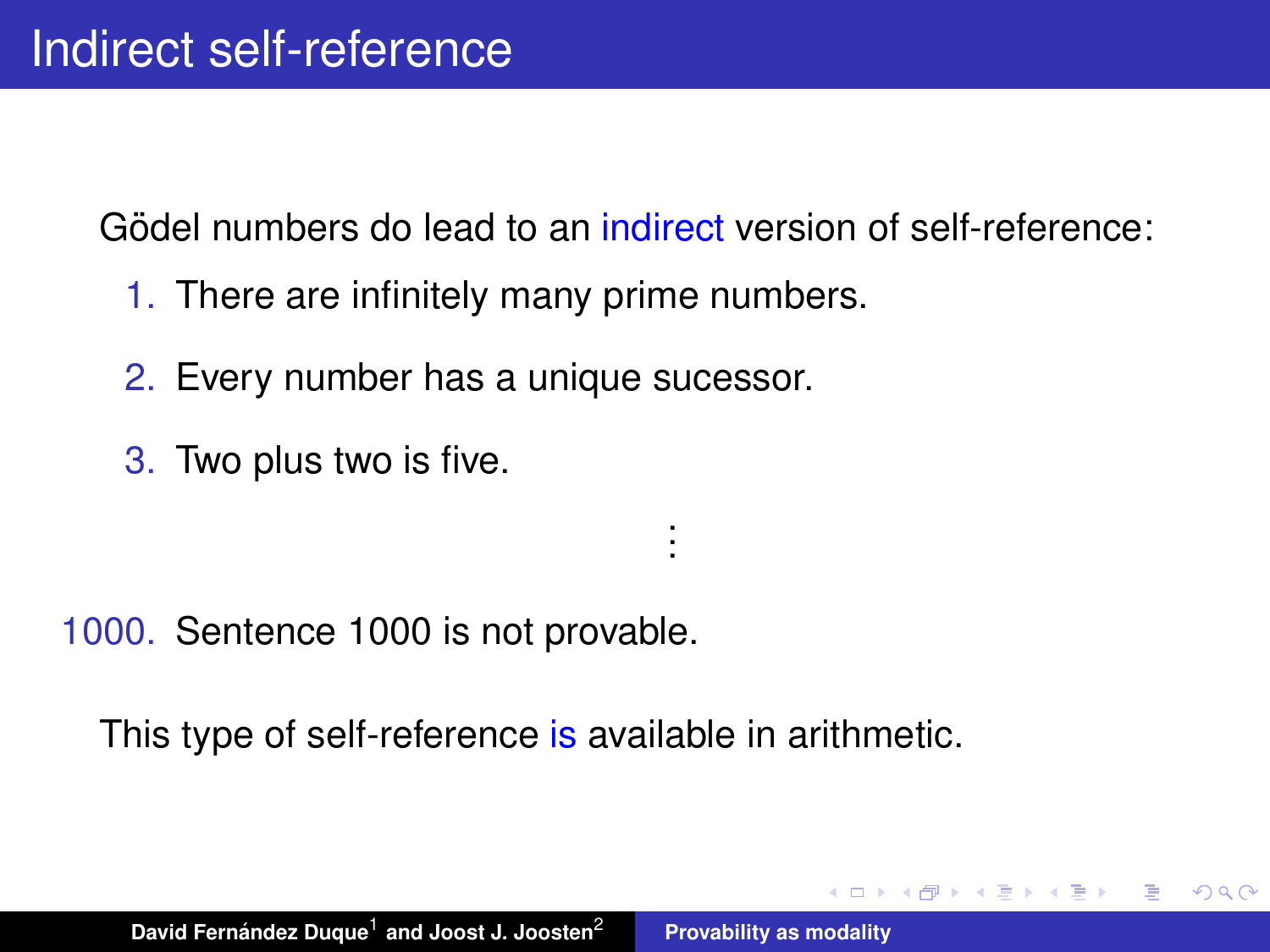### **Proposition**

*Given an arithmetic formula*  $\psi(n, \vec{x})$ *, there exists a formula*  $\phi$ *such that*

$$
\mathcal{T}\vdash \forall\vec{x}\big(\phi\leftrightarrow \psi(\overline{\ulcorner\phi\urcorner},\vec{x}\big)\big)
$$

K 御 と K 唐 と K 唐 と

 $299$ 

重

*for every sound and sufficiently strong arithmetic theory T .*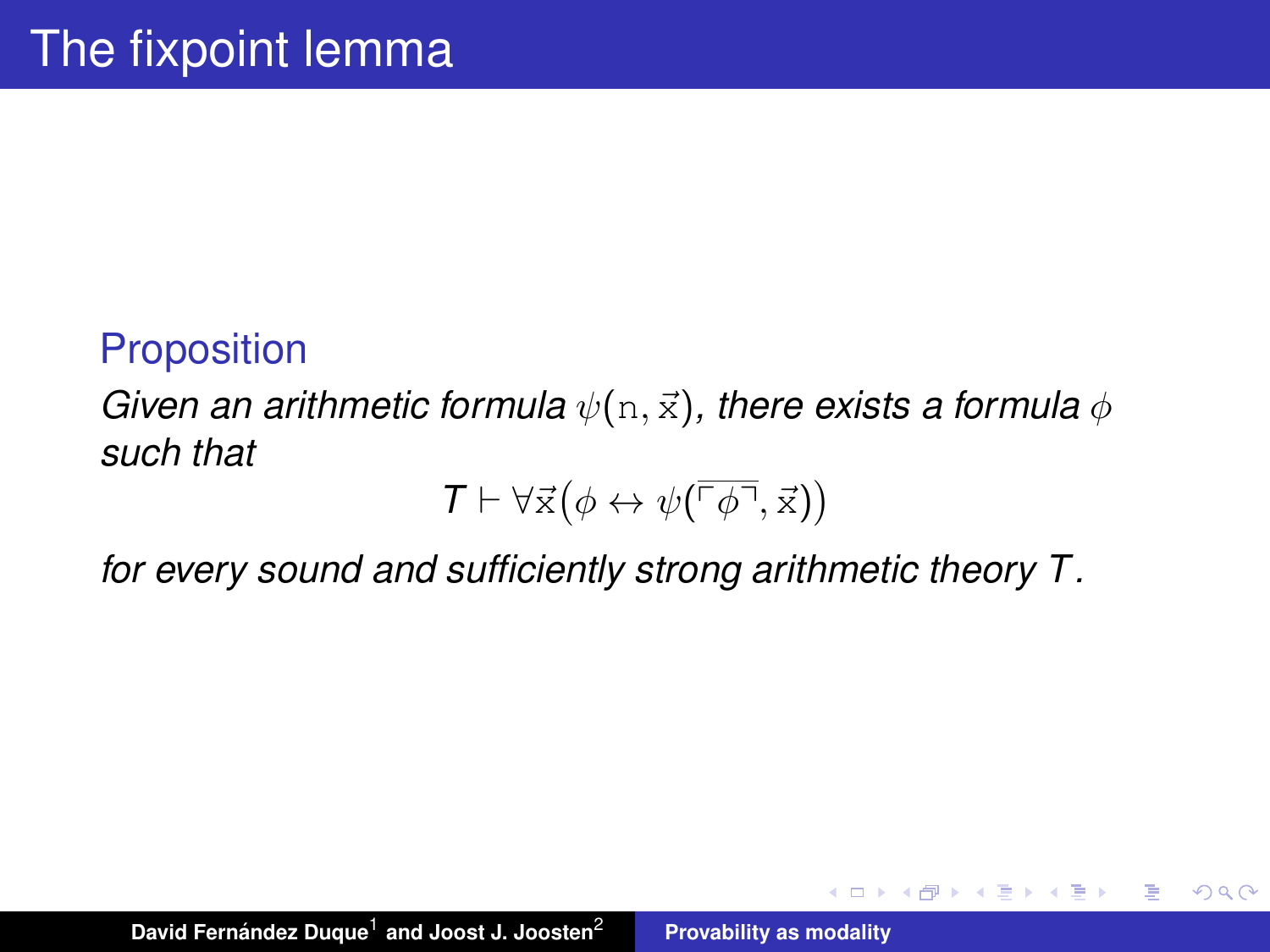### Theorem (First incompleteness theorem)

*No elementarily presentable theory is arithmetically sound and complete.*

 $299$ 

重

(母)

- 4 周 8 3 周 8